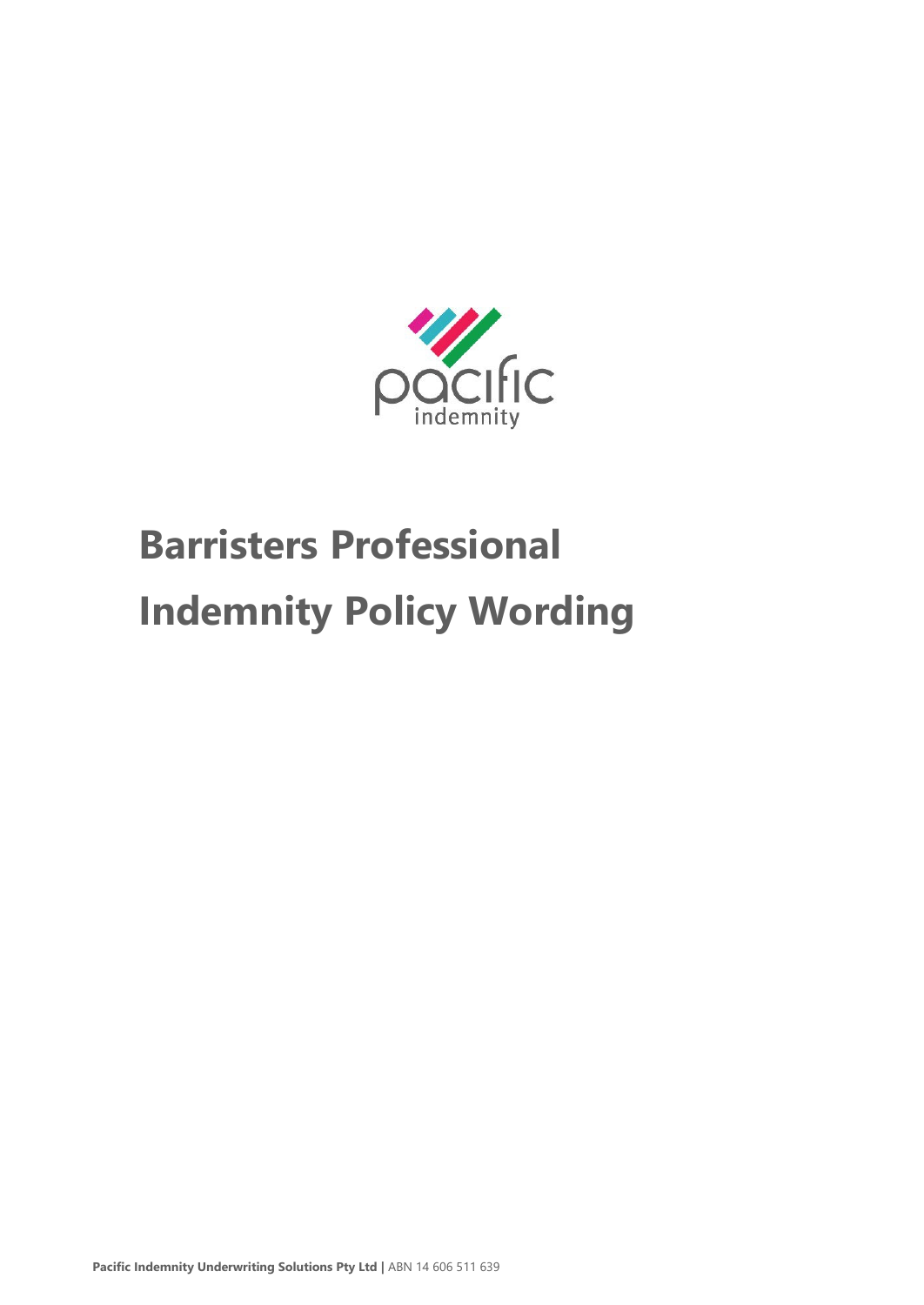

# **Contents**

| General Information & Important Notices                                                             | 1             |   |
|-----------------------------------------------------------------------------------------------------|---------------|---|
| How We protect your privacy                                                                         | 1             |   |
| General Insurance Code of Practice                                                                  | 1             |   |
| Our service commitment                                                                              | 1             |   |
| Intermediary Remuneration                                                                           | 1             |   |
| We, Us & Our                                                                                        | 1             |   |
| About Pacific Indemnity                                                                             | 1             |   |
| Policy wording                                                                                      | 2             | C |
| <b>Insuring Clauses</b>                                                                             | $\mathcal{P}$ | ŀ |
| Insuring Clause clarifications                                                                      | 2             | C |
| Extensions                                                                                          | 2             |   |
| <b>Compensatory Penalties</b>                                                                       | 2             |   |
| Costs of responding to third party claims for equitable relief                                      |               |   |
|                                                                                                     | 2             |   |
| Enquiries - legal costs cover - including for regulatory,                                           |               |   |
| licensing, disciplinary or coronial enquiries                                                       | 2             |   |
| Vicarious Liability                                                                                 | 3             |   |
| <b>Extended Continuous cover</b>                                                                    | 3             |   |
| Cover to Spouse, domestic partner, Estates, Administrators<br>& Executors and Legal Representatives | 3             |   |
| Run Off Cover                                                                                       | 3             |   |
| Office Bearers                                                                                      | 4             |   |
| What is not Covered                                                                                 | 4             |   |
| Claims or Facts Which May Give Rise To Any Claim or Loss or<br>Liability or Enquiry                 | 4             |   |
| Foreign Courts                                                                                      | 4             |   |
| Assumed duty or obligation                                                                          | 4             |   |
| Related parties                                                                                     | 4             |   |
| Refund of Professional Fees and Trading Debts                                                       | 4             |   |
| Profit                                                                                              | 4             |   |
| Insolvency                                                                                          | 4             |   |
| Punitive & Exemplary & Liquidated Damages                                                           | 5             |   |
| Bodily Injury and Property                                                                          | 5             |   |
| Intentional or Dishonest Damage or Loss                                                             | 5             |   |
| De-Registration                                                                                     | 5             |   |
| Terrorism                                                                                           | 5             |   |
| Sanctions                                                                                           | 5             |   |
| Limits & GST                                                                                        | 5             |   |
| Limit of Cover for Claim Investigation Costs                                                        | 5             |   |
| Sub Limits                                                                                          | 5             |   |
| <b>GST Input Tax Credits</b>                                                                        | 5             |   |
| <b>Claim Conditions</b>                                                                             | 6             |   |
| Investigation, defence and settlement of Claims                                                     | 6             |   |
| General Provisions                                                                                  | 7             |   |
| Premium Payment                                                                                     | 7             |   |
| <b>Cover Beneficiaries</b>                                                                          | 7             |   |

| Material Change in the Risk                        | 7  |
|----------------------------------------------------|----|
| Authority to accept notices & to give instructions | 8  |
| De-registration                                    | 8  |
| Payment in Australian dollars in Australia         | 8  |
| Law of the Policy                                  | 8  |
| Territorial & Jurisdiction Limits                  | 8  |
| Schedule must be included                          | 8  |
| Cancelling the Policy                              | 8  |
| How to read this Insurance Policy                  | 8  |
| Definitions                                        | 8  |
| <b>Bodily Injury</b>                               | 8  |
| Civil Liability                                    | 8  |
| Claim (or Claims)                                  | 9  |
| <b>Claim Investigation Costs</b>                   | 9  |
| <b>Compensatory Civil Penalties</b>                | 9  |
| Cover (and 'Covered')                              | 9  |
| Covered Claim                                      | 9  |
| Documents                                          | 9  |
| Employee                                           | 9  |
| Enquiry (or Enquiries)                             | 9  |
| <b>Excess</b>                                      | 9  |
| Intellectual Property                              | 9  |
| Known Circumstance                                 | 9  |
| Named Insured                                      | 9  |
| Period of Insurance                                | 10 |
| Policy                                             | 10 |
| Policy Limit                                       | 10 |
| Principal                                          | 10 |
| <b>Professional Services</b>                       | 10 |
| <b>Retired Insured</b>                             | 10 |
| Schedule                                           | 10 |
| Sub Limit(s)                                       | 10 |
| Subsidiary                                         | 10 |
| Terrorism                                          | 10 |
| You / Your                                         | 10 |
| We or Us or Our                                    | 10 |
|                                                    |    |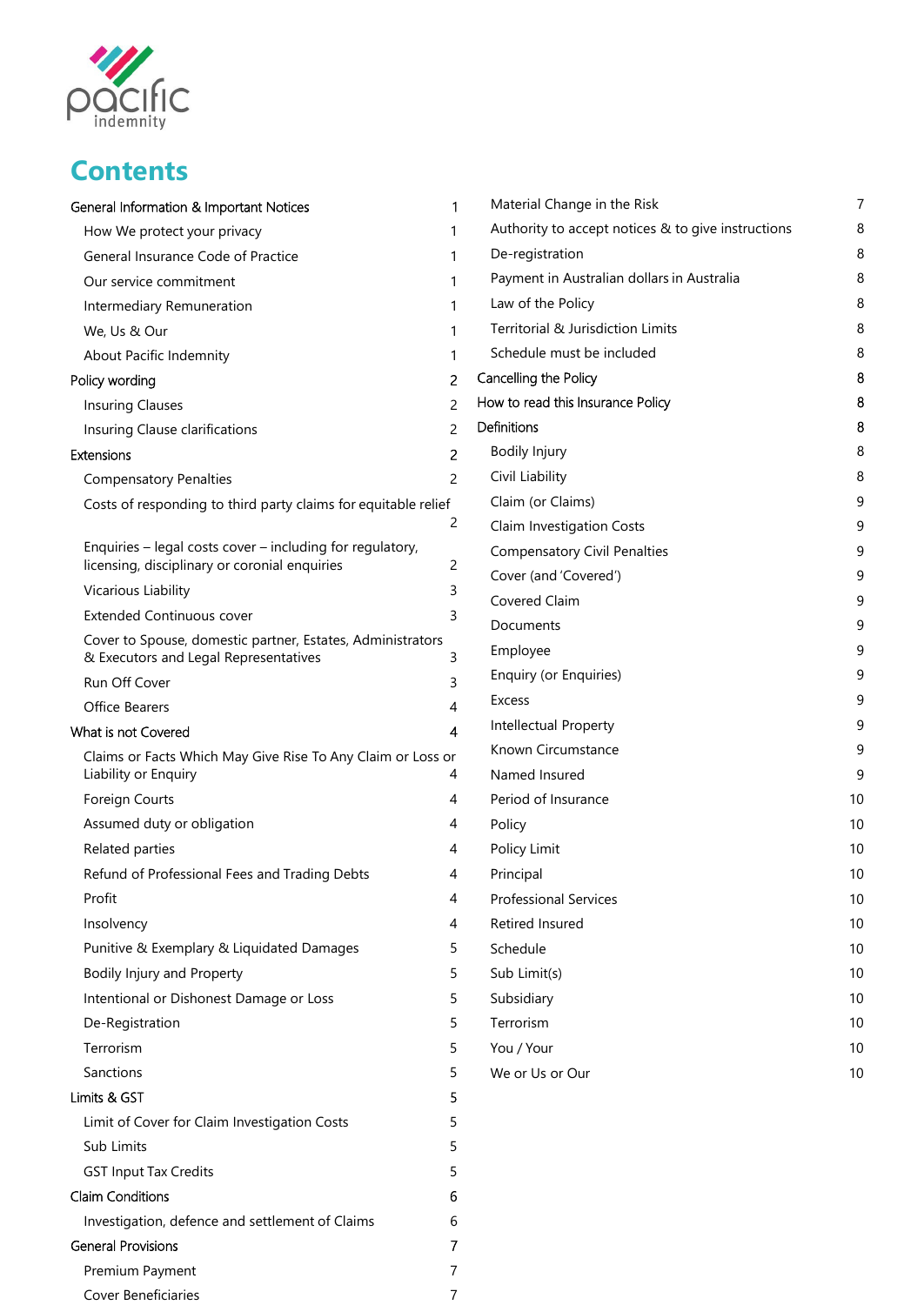

Barristers Professional Indemnity Policy Wording - PIUS NSW BAR 21\_22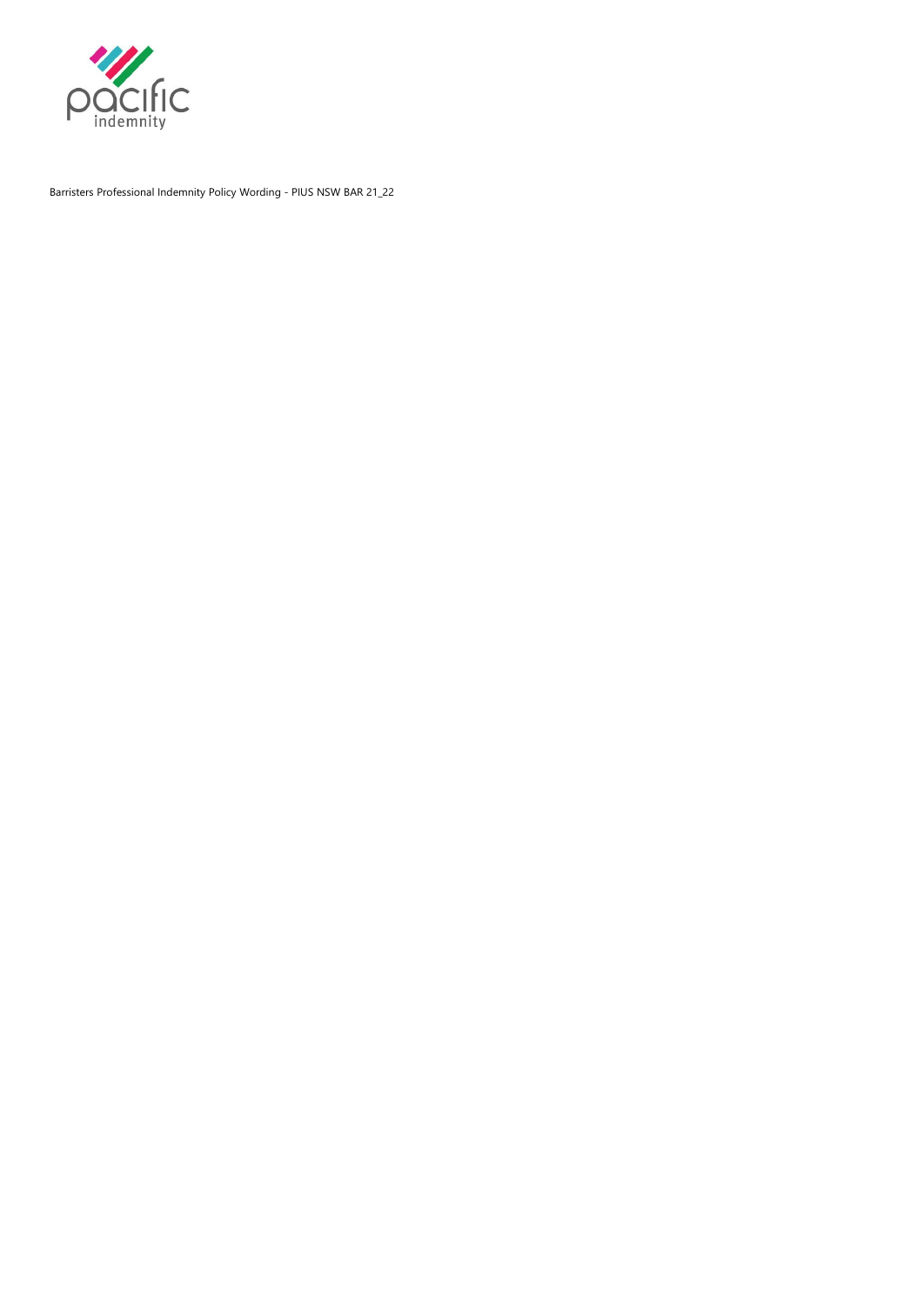

# <span id="page-3-0"></span>**General Information & Important Notices**

**How We protect your privacy**

We use information provided by Our customers to allow Us to offer Our products and services. This means We may need to collect Your personal information, and sometimes sensitive information about You as well (for example, Your claims history). We will collect this information directly from You where possible, but there may be occasions when We collect this information from someone else.

We will only use Your information for the purposes for which it was collected, other related purposes and as permitted or required by law.You may choose not to give Us Your information, but this may affect Our ability to provide You with insurancecover.

We may share this information with companies within Our group, government and law enforcement bodies if required by law and others who provide services to Us or on Our behalf, some of which may be located outside of Australia.

By applying for, using or renewing any of Our products or services, or providing Us with Your information, You agree to this information being collected, held, used and disclosed as set out in this policy.

You can access Our privacy policy at [www.pacificindemnity.com.](http://www.pacificindemnity.com/) au/privacy-policy

**General Insurance Code of Practice**

We proudly support the General Insurance Code of Practice. The purpose of the Code is to raise standards of practice and service in the general insurance industry.

The objectives of the Code are:

- to commit Us to high standards of service;
- to promote better, more informed relations between Us and You;
- to maintain and promote trust and confidence in the general insurance industry;
- to provide fair and effective mechanisms for the resolution of complaints and disputes between Us and You; and
- to promote continuous improvement of the general insurance industry through education and training.

We have adopted and support the Code and are committed to complying with it. Please contact Us if You would like more information about the Code.

Details of the Code of Practice can be found online at: [www.codeofpractice.com.au/](http://www.codeofpractice.com.au/)

# **Our service commitment**

We are proud of Our service standards and support the General Insurance Code of Practice. In an unlikely event that You are not satisfied with the way in which We have dealt with You, as part of Our commitment to customer service,We have an internal dispute resolutionprocess in place to deal with any complaint You may have.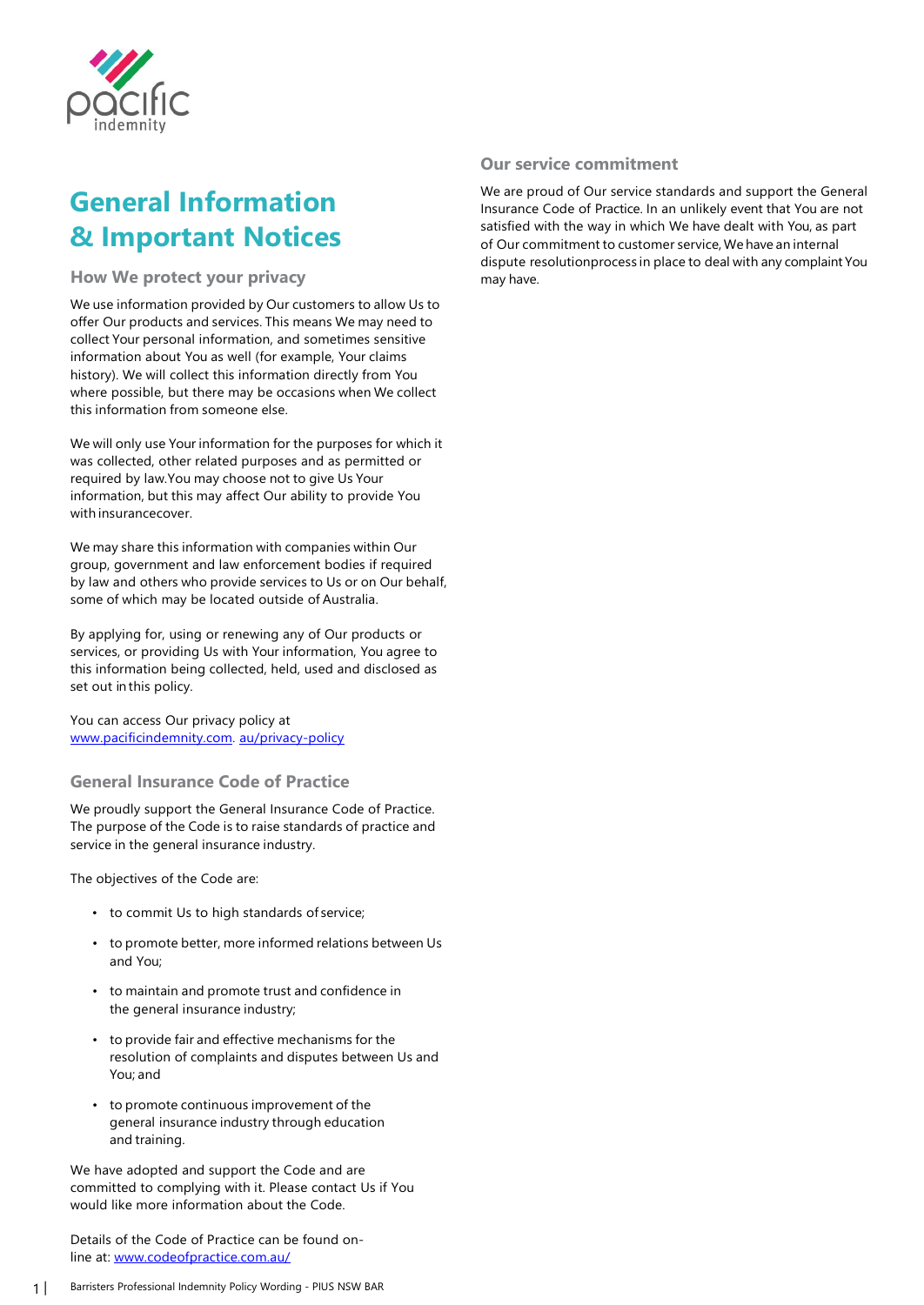

services which do not include any of the following types of General Insurance (which are defined by the Corporations Act as "retail"): Motor Vehicle, Home Building, Home Contents, Sickness and Accident, Consumer Credit, Travel, Personal or Domestic Property, Medical Indemnity or any other kind of General Insurance which has been prescribed by the Corporations Regulations.

Please contact Us if You have a complaint, including if You are not satisfied with any of the following:

- one of Our products;
- Our service;
- the service of Our authorisedrepresentatives;
- Our claims representatives; or
- Our decision on Your claim.

Our staff will help You in any way they can. If they are unable to satisfy Your concerns, they will refer the matter to their supervisor or manager. If the manager cannot resolve the matter, the manager will escalate the matter to Our Internal Dispute Resolution Department.

Details of Our internal dispute resolution process are available from Our office.

#### **Intermediary Remuneration**

Pacific Indemnity Underwriting Solutions Pty Ltd pays remuneration to insurance intermediaries when We issue, renew or vary a policy the intermediary has arranged or referred to Us. The type and amount of remuneration varies and may include commission and other payments. If You require more information about remuneration We may pay Your intermediary Youshould ask Your intermediary.

#### **We, Us & Our**

For the purposes of this General Information and Important Notices, 'We' means Pacific Indemnity Underwriting Solutions Pty Ltd ABN 14 606 511 639 - on behalf of Berkley Insurance Australia trading as Berkley Re ABN 53 126 559 706.

#### **About Pacific Indemnity**

Pacific Indemnity Underwriting Solutions Pty Ltd, ABN 14 606 511 639, specialises in Professional Risk insurance (including Professional Indemnity Insurance, Malpractice Insurance, Information& CommunicationTechnology Insurance,Management Liability Insurance and similar products).

In arranging this insurance, Pacific Indemnity is acting on behalf of the insurer, Berkley Insurance Australia trading as Berkley Re ABN 53 126 559 706.

Pacific Indemnity's Australian Financial Service Licence number is 480863.

#### **Wholesale only**

Pacific Indemnity Underwriting Solutions Pty Ltd is only licensed to offer or provide General Insurance products or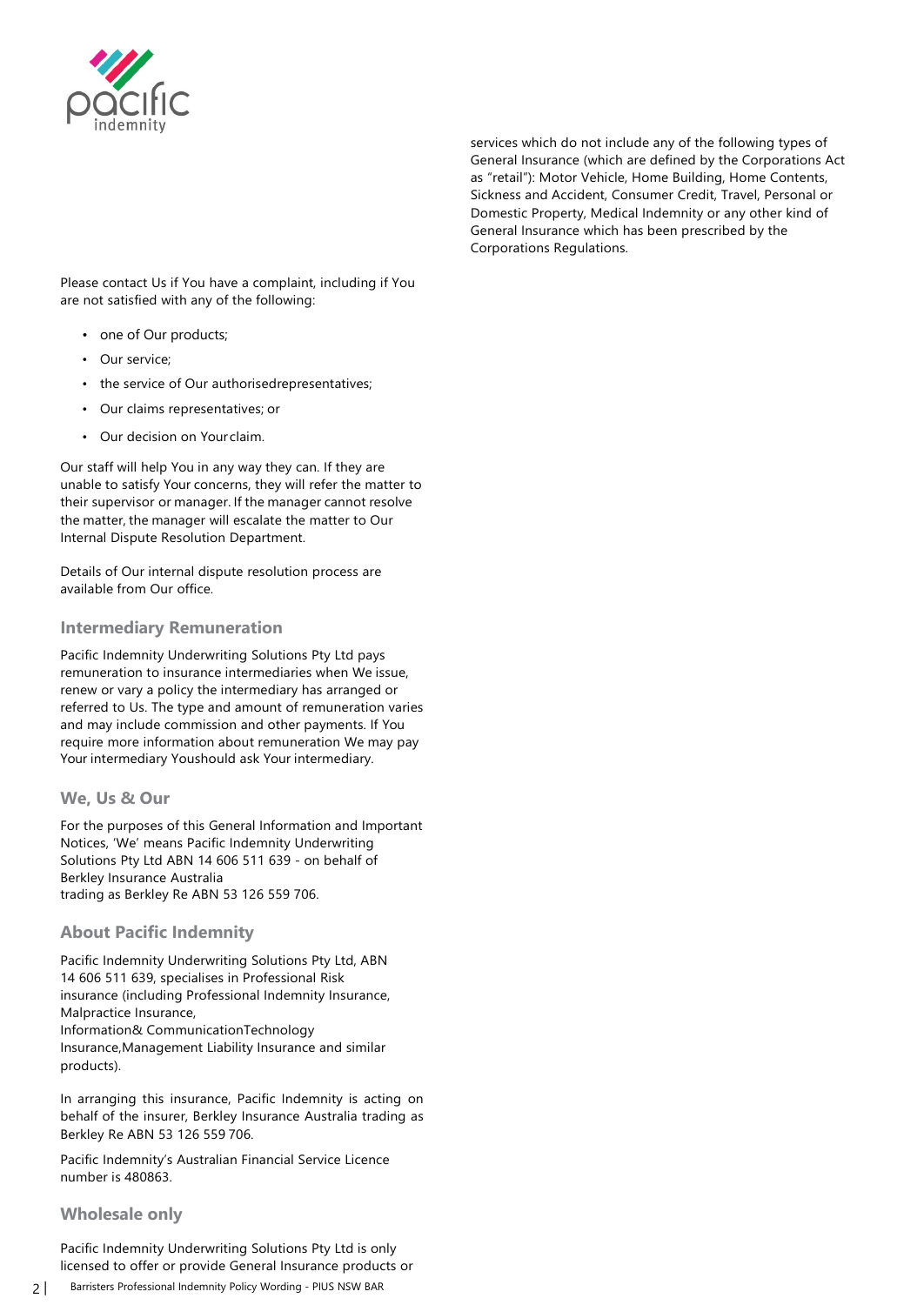

# <span id="page-5-0"></span>**Policy wording**

### **Insuring Clauses**

**We** will indemnify **You** in respect of any **Claim** for **Civil Liability** incurred by **You** while engaging in legal practice as a barrister within Australia**.**

**We** do this only for **Claims** which:

- (i) are made against **You** during the **Period of Insurance;** and
- (ii) **We** are told about in writing as soon as reasonably possible during the **Period of Insurance**.

**We** will also pay on **Your** behalf (and as needed, advance) the **Claim Investigation Costs**. **We** are not however obliged to defend, or to continue to defend, any **Claim** or pay, or continue to pay, **Claim Investigation Costs** for **Covered Claims** once the **Policy Limit** (or the **Sub Limit**, as the case may be) has been exhausted.

All **Cover** provided under this **Policy** is subject to the Insuring Clauses and all the **Policy** terms, conditions, exclusions and limits contained in or endorsed on this **Policy**  and the payment of the Gross Premium stated in the **Schedule**.

# **Insuring Clause clarifications**

For clarity, and subject to the terms, conditions, exclusions and limits of the **Policy**, **Civil Liability Covered** by this **Policy**

includes (but is not necessarily limited to) liability arising from the provision of **Professional Services** for the following:

- Breach of professional duty;
- Breach of confidentiality;
- Breach of privacy;
- Breach of fiduciary duty;
- Defamation;
- Loss of or damage to **Documents** (to the full policy limit);
- Liability for the dishonest, fraudulent, criminal ormalicious acts or omissions of persons for whom<br>You are responsible - vicarious liability;
- **Intellectual Property** breaches;
- Breaches of the Competition and Consumer Act and the Fair Trading Acts (Australian & New Zealand);
- Misleading and deceptive conduct breaches under<br>the Australian Securities and Investments Australian Securities Commission Act 2001;
- Vicarious Liability;
- Unintentional breaches of warranty of authority.

# **Extensions**

Each of the following Extensions automatically applies unless otherwise stated in the endorsements or the **Schedule**. Each of the Extensions is subject to the Insuring Clause and all other terms, exclusions, conditions and the **Policy Limit** of this **Policy** unless otherwise expressly stated.

### **Compensatory Penalties**

Notwithstanding the Punitive & Exemplary & Liquidated Damages Exclusion, **We Cover Claims** for compensatory civil penalties. **Our** total liability for the payment of **Compensatory Civil Penalties** under the **Policy** shall not exceed \$250,000 in the aggregate, which is included within and not in addition to the **Policy Limit**.

However, **We** will not be liable to **Cover You** for any **Compensatory Civil Penalty**:

- a) for which **We** are legally prohibited at law from indemnifying **You**;
- b) based upon, attributable to or in consequence of any:
	- (i) wilful, intentional or deliberate failure to comply with any lawful notice, direction, enforcement action or proceeding under any legislation; or
	- (ii) gross negligence or recklessness; or
	- (iii) relating to any requirement to pay taxes, rates, duties, levies, charges, fees or any other revenue charge or impost.

# **Costs of responding to third party claims for equitable relief**

In so far as an action for equitable relief is brought against **You** while this **Policy** is in force, and **We** are told aboutthis in writing as soon as reasonably possible while the **Policy** is in force, then **We** will also pay on **Your** behalf (and as needed, advance) the **Claim Investigation Costs** of any such action (to the extent that such **Claim Investigation Costs** are not otherwise covered bythe Insuring Clauses).

**Enquiries – legal costs cover – including for regulatory, licensing, disciplinary or coronial enquiries**

For those **Enquiries** of which **You** first become aware (and of which **We** are told about in writing as soon as reasonably

possible) while this **Policy** is in force, **We Cover You** and **Your Employees** up to \$250,000 in the aggregate in respect of **Claim Investigation Costs** for **Your** representation at any such **Enquiry**. This **Cover** does not extend to paying **Your**  regular or overtime wages, salaries or fees. The **Excess**  applicable to the **Cover** provided under this Extension is the **Excess** stated in

the **Schedule**.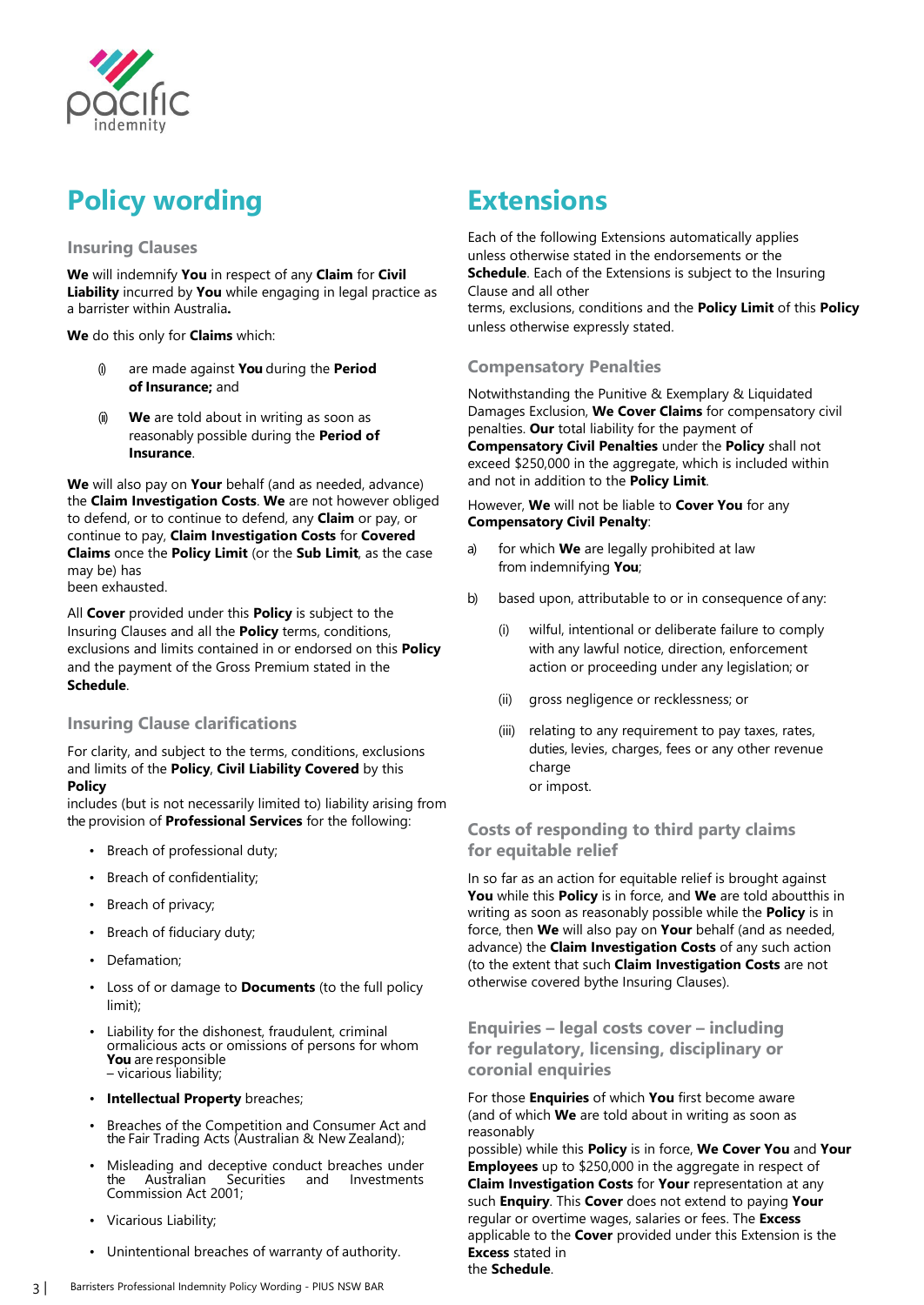

### <span id="page-6-0"></span>**Vicarious Liability**

The performance of **Professional Services** by **You**  includes, for the purpose of this **Policy**, acts, errors or omissions of **Your** agents or consultants while undertaking work pursuant to

the contract with **You** which is reasonably incidental to **Your Professional Services** and for which **You** are liable. Such agents and consultants, however, are not **Covered** by this **Policy**.

#### **Extended Continuous cover**

**We Cover You** for any **Claim,** otherwise **Covered** by this **Policy**, arising from a **Known Circumstance**  (notwithstanding the exclusion for **Claims** arising from **Known Circumstances** within this **Policy**) if:

- a) There has been no fraudulent non-disclosure or fraudulent misrepresentation in respect of such **Known Circumstance**; and
- b) where prior to the **Period of Insurance** stated in the **Schedule You** first became aware of a fact, situation or circumstance which might give rise to a **Claim** but only:
	- (i) during a period of insurance in which **We**  continued without interruption to be **Your**  professional liability insurer until this **Policy** came into effect; or
	- $<sup>ii</sup>$  during a period of insurance in which the</sup> immediate previous insurer continued without interruption to be the insurer until a period of insurance specified in (i) above; and
- c) if there was no interruption between the periods of insurance specified in (i) and (ii) above; and
- d) had **We** (or the said previous insurer) been notified by **You** of the **Known Circumstance** when **You** first knew of it, **You** would have been entitled to **Cover** under the policy in force at that time but are not now entitled to be **Covered** by that policy, and **You** would (but for the **Known Circumstances** exclusion of this **Policy**) otherwise be **Covered** under this **Policy**; and
- e) neither the **Claim** nor **Known Circumstance** have previously been notified to **Us** or to any other insurer.

If **You** still have an entitlement to indemnity, in whole or in part, under another policy, then this Extended Continuous Cover extension does not apply to provide indemnity under this **Policy**.

**We** may reduce the amount **We** pay out under this extension by the amount of any prejudice **We** may suffer in consequence of any delayed notification to **Us** or the previous insurer.

The **Policy Limit** of the **Cover We** provide under this extension is the lesser available under the terms of the policy in force at the earlier time referred to in paragraph b) (i) or (ii) above, or under this **Policy** and the terms of this **Policy** otherwise apply.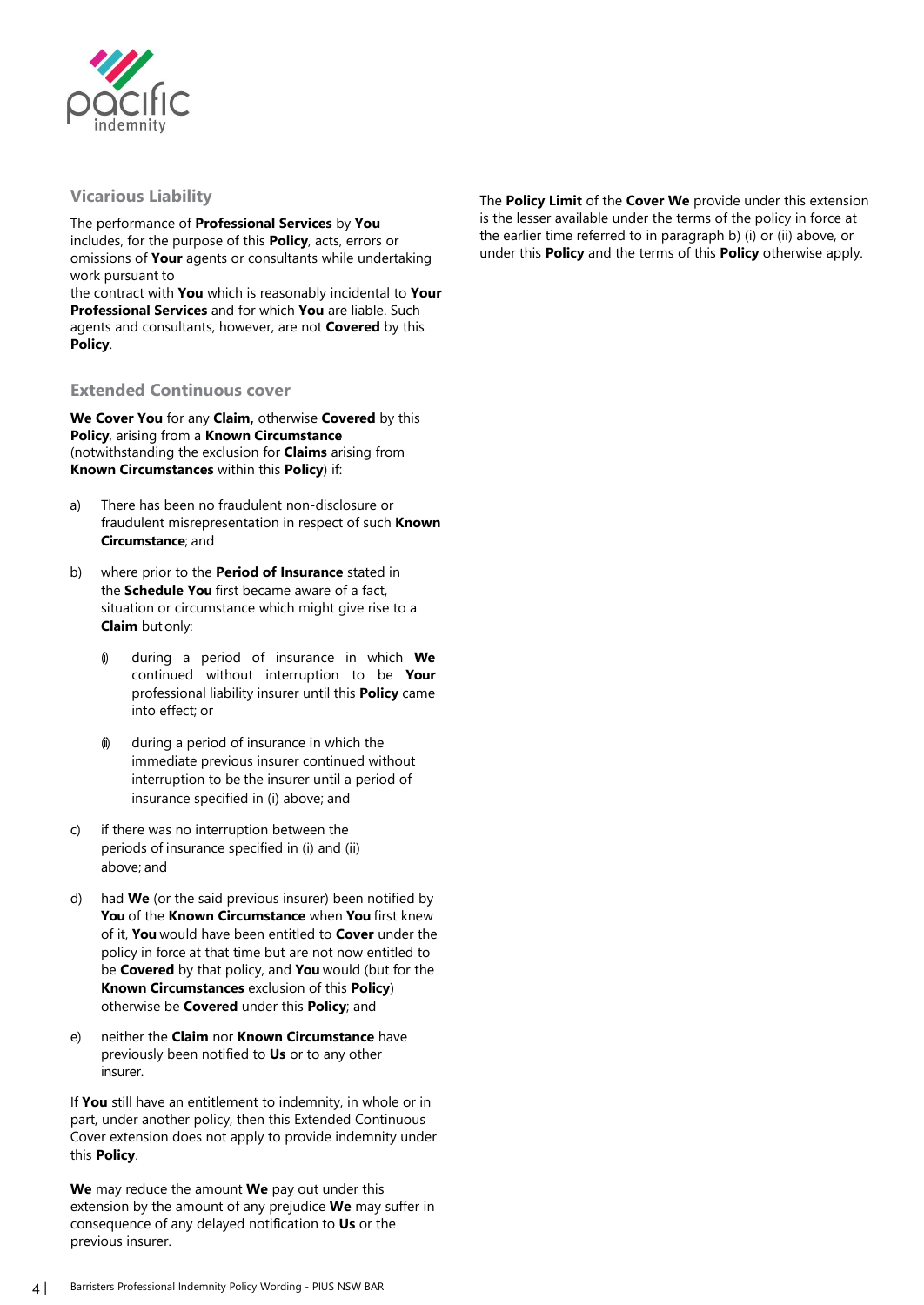

Entitlement to **Cover** under this Extension is conditional upon the receipt of all **Policy Documents** requested by **Us**. For the purposes of this Extension, '**Policy Documents**' means:

- $\emptyset$  the policy schedule; and
- $\omega$  the policy wording; and
- $(ii)$  any endorsements attaching to (i) and (ii) above;

issued to **You** by the immediate previous insurer for each professional liability policy in force from the time **You** first became aware of a fact, situation or circumstance which might give rise to a **Claim** to the period of insurance specified in paragraph b) (ii) above; and

(v) each professional liability proposal form submitted by **You** in application for insurance for the periods of insurance referred to in paragraph b) (ii) above and relied upon by the immediate previous insurer.

# **Cover to Spouse, domestic partner, Estates, Administrators & Executors and Legal Representatives**

If **You**, or anyone entitled to **Cover** under this **Policy**, dies or becomes legally incompetent or insolvent, **We Cover Your** spouse, domestic partner, estate, legal representative or assigns, or the party entitled to **Cover**, to the same extent as **Cover** would otherwise have been available to **You,** but only in respect of **Your** acts errors or omissions and not of the spouse, domestic partner, estate, administrator, executor, legal representatives or assigns.

# **Run Off Cover**

If the **Named Insured** cease practice as a barrister for any reason including death and ceases to hold a practicing certificate issued by an Australian or New Zealand bar association during or within one day after the expiry of the **Period of Insurance** stated in the **Schedule** *or* if the Named Insured ceases Practice on their own account and becomes a "government lawyer" (as defined by section 6 of the Legal Profession (Uniform Law) (NSW)) who holds a practising certificate issued by an Australian or New Zealand Bar Association during or within one day after the expiry of the Period of Insurance stated in the Schedule, then **We** agree to **Cover** the **Retired Insured** for any **Claim** arising from the **Named Insured's** practice as a barrister which **Claim** is first made and notified to **Us**  during the period of seven (7) years from the expiry date of this **Policy**. Provided that:

- a) such **Cover** shall only apply in respect of any act, error or omission occurring prior to the date that the **Retired Insured** ceased practicing as a barrister;
- b) notification of ceasing practicing as a barrister has been provided to **Us** within 21 days after the expiry of the **Period of Insurance**;
- **c)** any executor or administrator of the **Retired Insured's** estate shall be subject to the terms of this **Policy**;
	- d) no **Cover** is provided under this Extension if **You**  return to practising as a barrister and have an entitlement to indemnity in whole or in part under any other policy of insurance.
	- e) this **Cover** is otherwise subject to all the terms,conditions, limitations and exclusions of this **Policy**.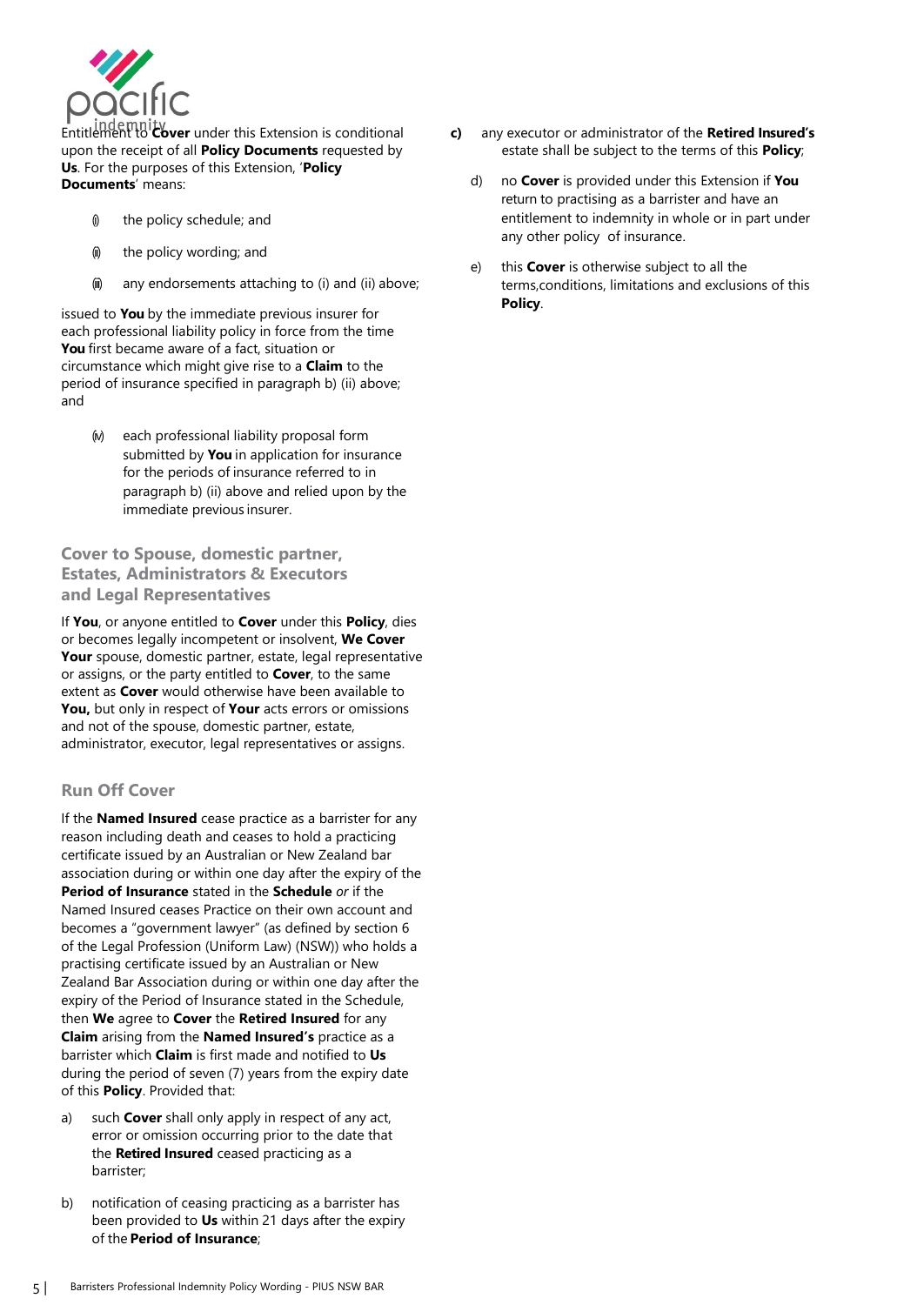

<span id="page-8-0"></span>The term "**Retired Insured**" means the person specified in the **Schedule** who has ceased to practice as a barrister or as a legal practitioner during the **Period of Insurance**  stated in the **Schedule**.

#### **Office Bearers**

**We** will pay to or on **Your** behalf all awards of damages and awards of claimants' costs against **You** resulting from any **Claim** for professional negligence arising from **Your** duties as a director of a company which operates as a barrister clerk.

# **What is not Covered**

**We** do not **Cover You** for or in respect of:

**Claims or Facts Which May Give Rise To Any Claim or Loss or Liability or Enquiry**

**Claims**, or facts which might give rise to any **Claim** or loss or liability or **Enquiry**:

- a) known to **You** at the inception date of this **Policy**; or
- b) arising from a **Known Circumstance**; or
- c) directly or indirectly based upon, attributable to, or in consequence of any **Known Circumstance** or known **Claims,** losses, liabilities or **Enquiries**; or
- d) if the **Policy** is endorsed or amended mid term, for any **Claim** or **Covered Claim** or any associated costs that arose from a **Known Circumstance** (as at the effective date of the amendment/endorsement) to the extent that the **Claim** or **Covered Claim** or any associated costs would not havebeen **Covered** by the **Policy** before such amendment/endorsement.

#### **Foreign Courts**

#### **Claims:**

- a) first brought in or determined pursuant to the laws of, the United States of America or the Dominion of Canada, or their territories or protectorates; or
- b) arising out of the enforcement of judgments, orders or awards obtained in or determined pursuant to the laws of the United States of America or the Dominion of Canada, or their territories or protectorates; or
- c) where the proper law of the United States of America or the Dominion of Canada, or their territories or protectorates is applied to any of the issues in any **Claim** or **CoveredClaim**, **Covered** by this **Policy**.

#### **Assumed duty or obligation**

#### **Claims:**

a) which allege a liability under a contractual warranty, guarantee or undertaking (unless the liability would have existed regardless of the contractual warranty, guarantee or undertaking); or

6 | Barristers Professional Indemnity Policy Wording - PIUS NSW BAR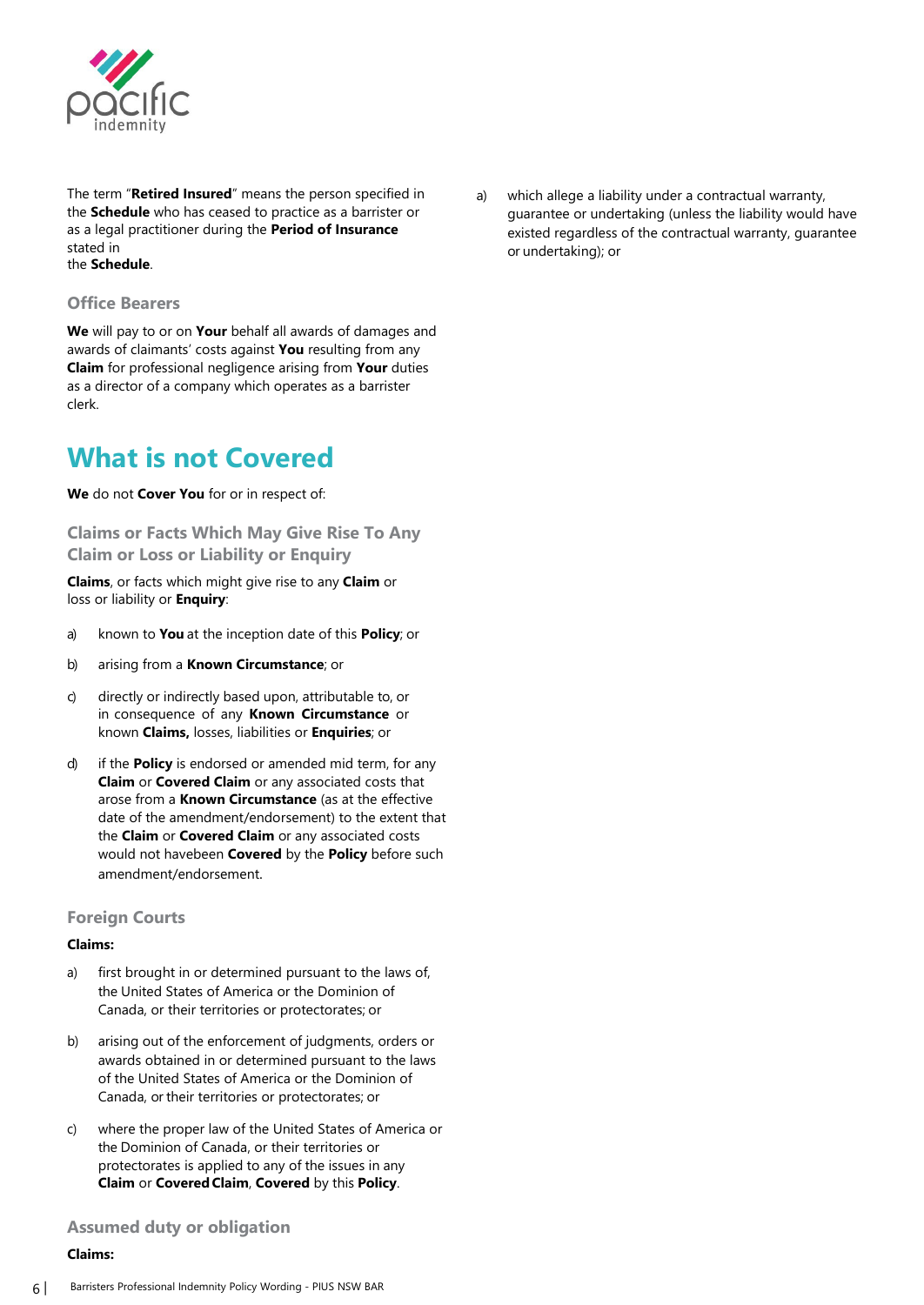

- b) which arise from circumstances where a right of contribution or indemnity has been given up by **You**;or
- c) which arise from circumstances where someone has done work or provided services under an arrangementor agreement with **You** which limits any potential right for **You** to receive contribution or indemnity from that person; or
- d) which arise from any **Civil Liability** which **You** agree to accept in connection with the provision of the **Professional Services** which is more onerous than that which **You** would otherwise have at common or Statute law; or
- e) which arise from any business not conducted for or on behalf of the **Named Insured** firm or entity.

#### **Related parties**

**Claims** against any of **You** brought by or on behalf of:

- a) any other of **You**; or
- b) any company in respect of which **You** or any person or party specified in a) above holds (beneficially or otherwise) more than 10% of the voting shares or rights and/or an executive role; or
- c) any trust in respect of which **You** or any person or party specified in a) above is a trustee and/or beneficiary and/or has a direct or indirect financial interest; or
- d) any other person, firm or incorporated body having control of over 10% or more of the voting shares or rights or an executive role in the operation of the **Named Insured** firm or entity.

#### **Refund of Professional Fees and Trading Debts**

#### **Claims:**

- a) for (or calculated by reference to) the refund of professional fees or charges (by way of damages, offset or otherwise);or
- b) for the costs and expenses incurred by or on **Your**  behalf in complying with any contractual obligations or making good any faulty product; or
- c) directly or indirectly arising from the provision of cost guarantees, estimates of probable costs, estimates of probable financial savings or contract price or cost estimates being exceeded; or
- d) related to a liability to pay trading debts, or the repayment of any loan.

# **Profit**

Any forgone or un-realised profit. In particular, there is no

**Cover** under this **Policy** for any component of profit which would have been derived or derivable by **You** from the sale or supply of any goods, services or rights by **You** or on **Your**  behalf.

#### **Insolvency**

Liability or loss directly or indirectly arising out of or in any way connected with **Your** insolvency, bankruptcy or liquidation.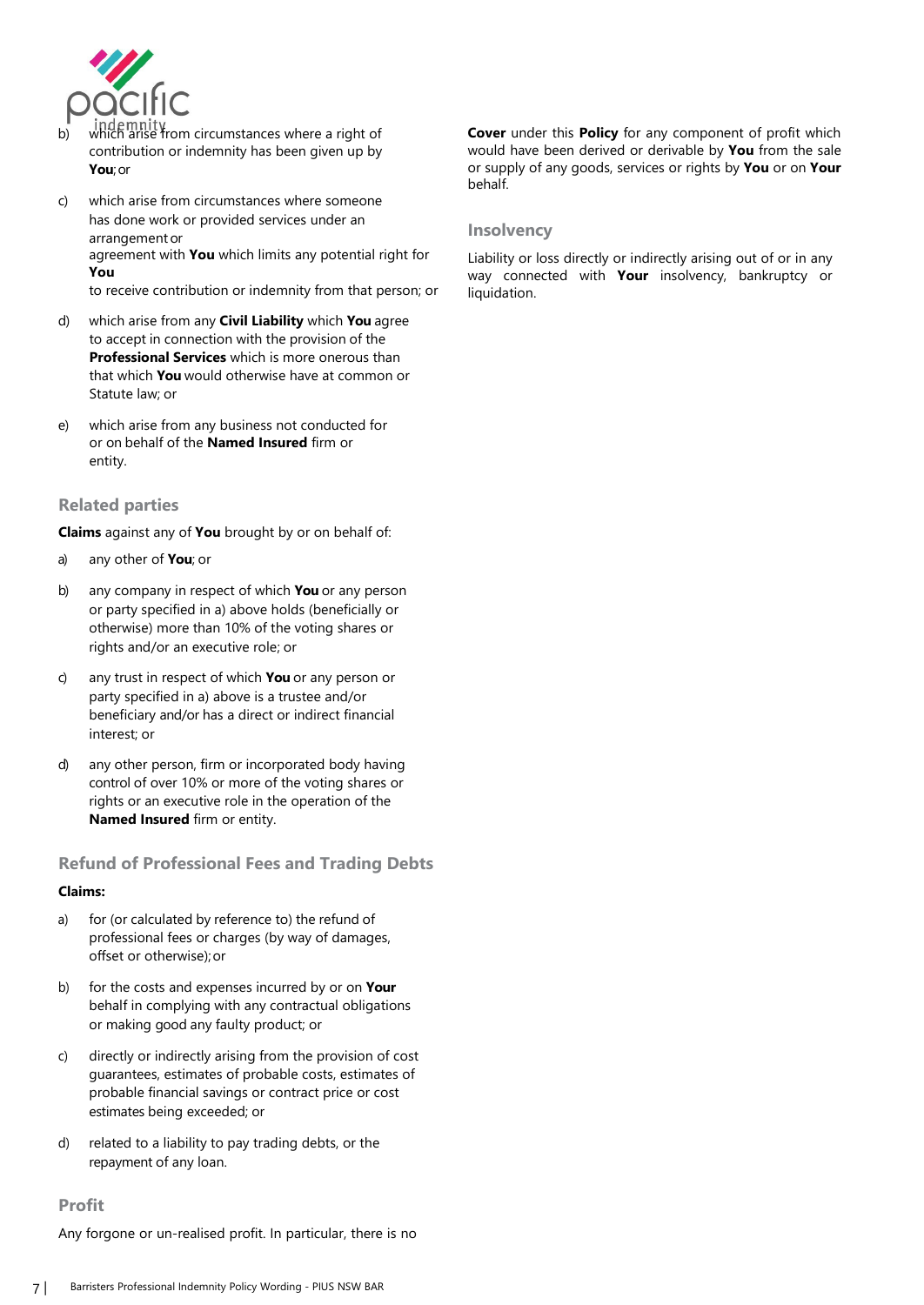

<span id="page-10-0"></span>**Punitive & Exemplary & Liquidated Damages**

For punitive, aggravated or exemplary or liquidated damages or for fines or penalties. Further, this **Policy**  does not provide **Cover** for any investigation or defence costs associated with such

**Claims** or **Covered Claims**.

#### **Bodily Injury and Property**

**Claims** against any of **You** for:

- a) **Bodily injury**; other than for a **Claim** arising from the provision of **Your Professional Services**; or
- b) loss or damage to tangible property (other than to **Documents**).

#### **Intentional or Dishonest Damage or Loss**

Intentional or dishonest damage or loss

- a) arising from **Your** acts, errors, omissions or conduct, or acts, errors, omissions or conduct by a party otherwise entitled to **Cover** under this **Policy,** with the intention (or with reckless disregard for the consequences) of either:
	- (i) causing loss, damage or injury (including mental or emotional damage), or
	- (ii) depriving a third party (or another of **You**) of a tangible or intangible asset or thing to which they are entitled;
- b) arising from any wilful breach of any statute, contract or duty by **You**;
- c) arising from **Your** fraud or dishonesty or criminal or malicious acts or omissions or conduct.

This exclusion does not restrict **Cover** otherwise provided under the **Policy** for vicarious liability for the dishonest, fraudulent, criminal or malicious acts or omissions of persons for whom **You** are responsible.

#### **De-Registration**

**Claims** arising from acts, errors or omissions by or on **Your**  behalf which occurred at a time when a statutory registration or licence (which was required by law in order for **You** to be entitled to practice or provide the **Professional Services**) was not held, was cancelled or suspended or was otherwise not current or valid for the **Professional Services** provided.

#### **Terrorism**

**Claims** directly or indirectly caused by, contributed to by, resulting from or arising out of or in connection with:

- a) any act of **Terrorism** regardless of any other cause or event contributing concurrently or in any other sequence to the loss, damage, illness, injury, death, cost or expense; or
- b) any action in controlling, preventing, suppressing, retaliating against, or responding to any act of **Terrorism**.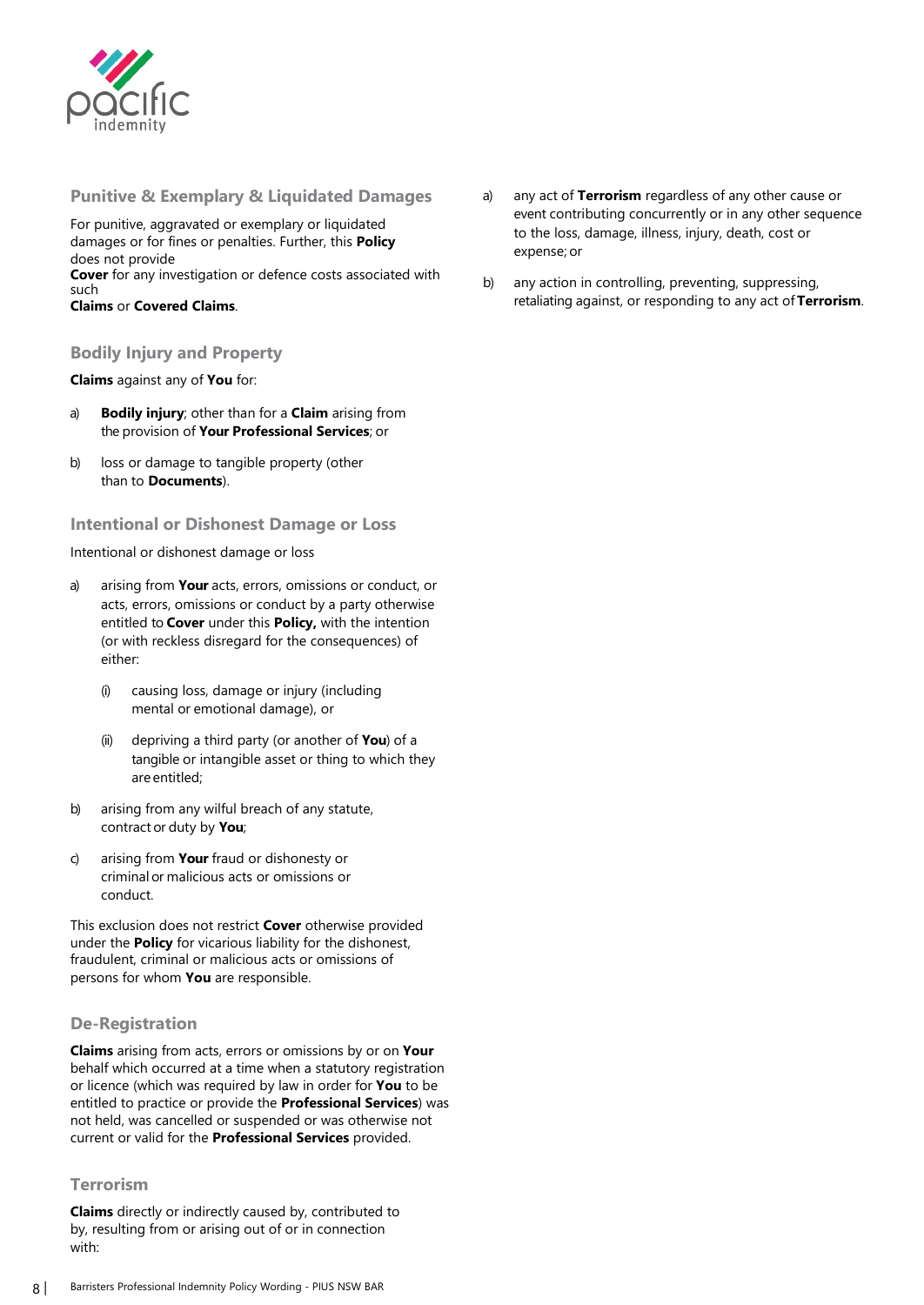

**Claims** in respect of which and to the extent to which the trade or economic sanctions or other laws or regulations prohibit us from providing **Cover**.

# **Limits & GST**

**Cover** under this **Policy** shall not exceed the **Policy Limit**  for any one **Claim** or series of **Claims** (including **Covered Claims**) arising from the same or interrelated acts, errors or omissions. For the purposes of this **Policy**, all such **Claims**  shall be deemed to have been made against **You** in the earliest **Period of Insurance** in which such a **Claim** is first made against **You** (or during which **You** first become aware of facts that might give rise to a **Claim**).

Where the same **Claim** is made against more than one of **You** then the limit is not increased by reason of the number of persons against whom the **Claim** is made.

# **Limit of Cover for Claim Investigation Costs**

Where **Cover** is provided under this **Policy** for any **Claim,**  then **Claim Investigation Costs** are payable in respect of that **Claim** in addition to the **Policy Limit** but only up to an amount equal to the **Policy Limit**.

#### **Sub Limits**

If this **Policy** or the **Schedule** indicates any **Sub Limits** for specific types of **Cover** under this **Policy**, then the applicable **Sub Limits** and not the **Policy Limit** apply only to these **Claims**. These **Sub Limits** are included within and not in addition to the **Policy Limit**.

#### **GST Input Tax Credits**

- a) Where and to the extent that **We** are entitled to claim an Input Tax Credit for a payment made under the **Policy**, then any monetary limit in the **Policy** on **Our**  obligation to make such a payment, shall be net of **Our**  entitlement to the Input Tax Credit.
- b) Where and to the extent that **You** are entitled to claim an Input Tax Credit for a payment required to be made by **You** as an **Excess**, then the amount of the **Excess** shall be net of **Your** entitlement to the Input Tax Credit.
- c) Where payment is made under this **Policy** for the acquisition of goods, services or other supply, **We** will reduce the amount of the payment by the amount of any Input Tax Credit that **You** are, or will be, entitled to under A New Tax System (Goods and Services Tax) Act 1999 in relation to that acquisition, whether or not that acquisition is made.
- d) Where payment is made under this **Policy** as compensation instead of payment for the acquisition of goods, services or other supply, **We** will reduce the amount of the payment by the amount of any Input

Tax Credit that **You**would

have been entitled to under A New Tax System (Goods and Services Tax) Act 1999 had the payment been applied to acquire such goods, services or other supply.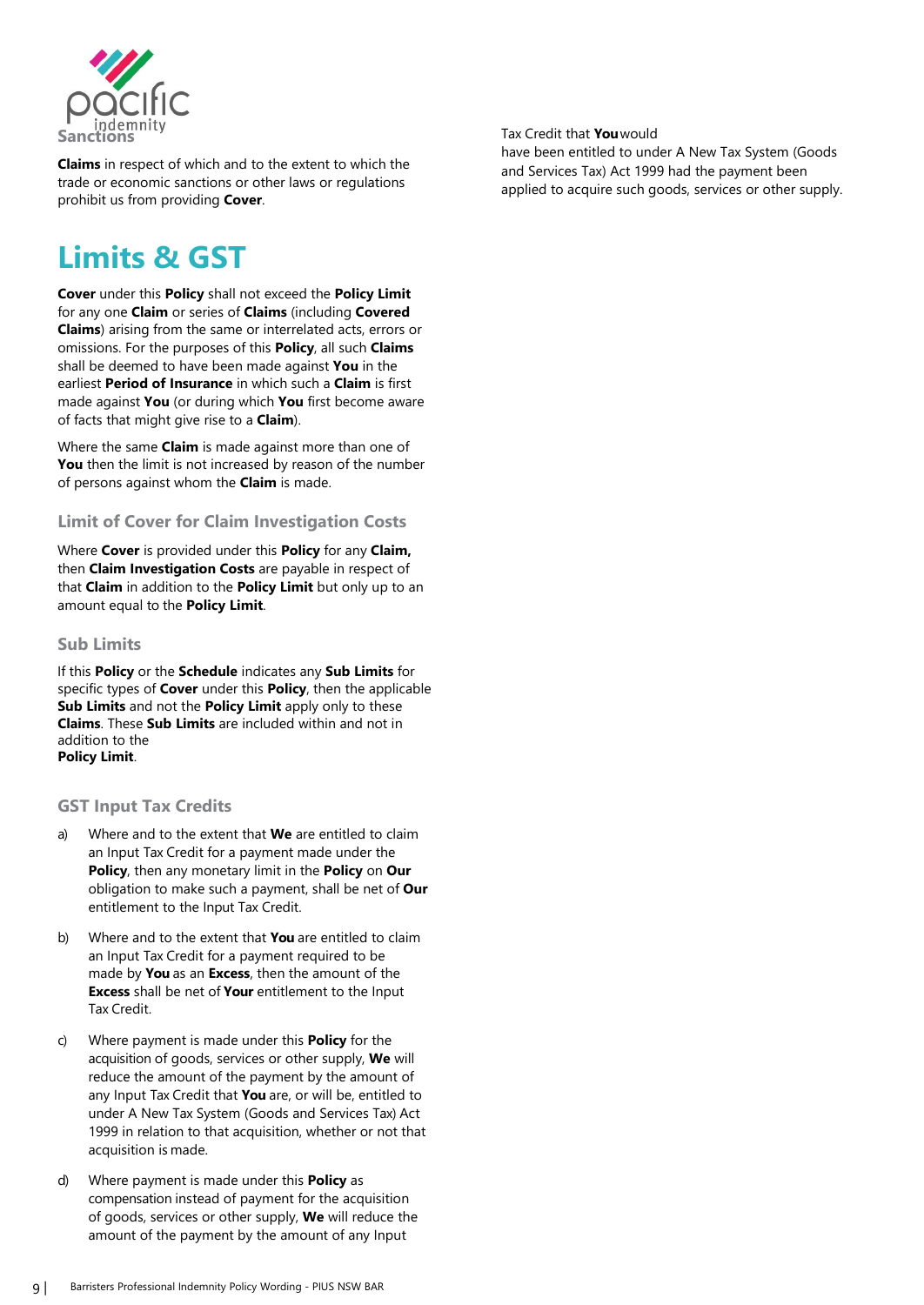

# <span id="page-12-0"></span>**Claim Conditions**

# **Investigation, defence and settlement of Claims**

**We must be told about Claims**

**You** must tell **Us** in writing about any **Claims** or losses as soon as possible and while this **Policy** is in force.

**Claims co-operation**

#### Each of **You** must:

- a) diligently do, and allow to be done, everything reasonably practicable to avoid or lessen **Your** liability in relation to a **Claim** (or **Covered Claim**) or loss otherwise **Covered** by this **Policy**;
- **b)** promptly give to **Us** all the help and information that **We**

may reasonably require to:

- (i) investigate, mitigate and defend a **Claim** or loss; and
- (ii) determine **Our** liability under this **Policy**.

#### **We can protect Our position**

When **We** receive a notification of a **Claim**, or **Covered Claim**, then **We** can take whatever action **We** consider appropriate to protect **Our** position.

This does not, however:

- a) indicate that any of **You**is entitled to be **Covered** under this **Policy**; or
- b) prejudice **Our** rights under the **Policy** or at law.

**We can manage the Claim (or Covered Claim) on Your** 

**behalf We** can:

- **(a)** take over and defend or settle any **Claim** (or **Covered Claim**) in **Your** name; and
- **(b)** claim in **Your** name, any right that **You** may have for contribution or indemnity.

**You must not admit liability for or settle any Claim (or Covered Claim)**

#### **You** must not:

- a) admit liability for, or settle any **Claim** (or **Covered Claim**); or
- b) incur any **Claim Investigation Costs** without first obtaining **Our** written consent.

#### **Your right to contest**

If **You** elect not to consent to a settlement that **We**  recommend and **You** want to contest or continue the dispute or legal proceedings, then **We** will only **Cover You**  (subject to the **Policy Limit**) for:

- a) the amount **We** could have settled the matter for; less
- b) the relevant **Excess** specified in the **Schedule**; plus
- **c)** the **Claim Investigation Costs** calculated to the date **You** elected not to consent to the settlement.

#### **Senior Counsel**

Unless a Senior Counsel, that **We** and **You** both agree to instruct, advises that the **Claim** or **Covered Claim** should be contested, then (subject to Section 43 of the Insurance Contracts Act) neither **We** nor **You** can require the other to contest any legal proceedings about a **Claim** if the other does not agree to do so.

In formulating his or her advice, Senior Counsel must be instructed to consider the economics of the matter, having regard to but not limited to:

- a) the damages and costs likely to be recovered; and
- b) the likely costs of defence; and
- c) **Your** prospects of successfully defending the **Claim** or **Covered Claim**.

The cost of Senior Counsel's opinion will form part of the **Claim Investigation Costs**.

If Senior Counsel advises that the matter should be or is appropriate to be settled and if the terms of settlement which **We** recommend are within limits which are reasonable (in Senior Counsel's opinion and in the light of the matters he/she is required to consider), then **You**:

- a) cannot (subject to the provisions herein under the heading "Your right to contest") object to the settlement; and
- b) must within a reasonable time pay the relevant **Excess** specified in the **Schedule**.

**Payments to settle potential Claims**

Any money **We** pay to settle anything which might give rise to a **Claim (**or **Covered Claim)**, is taken to be:

- a) a payment to settle a **Claim (**or **Covered Claim)**; and
- b) a payment for the purpose of calculating the total of all **Claims (**or **Covered Claims)** under this **Policy**.

#### **Recovering money fromEmployees**

**We** will not recover any amount paid out in respect of a **Claim** or loss under this **Policy** from any of **Your**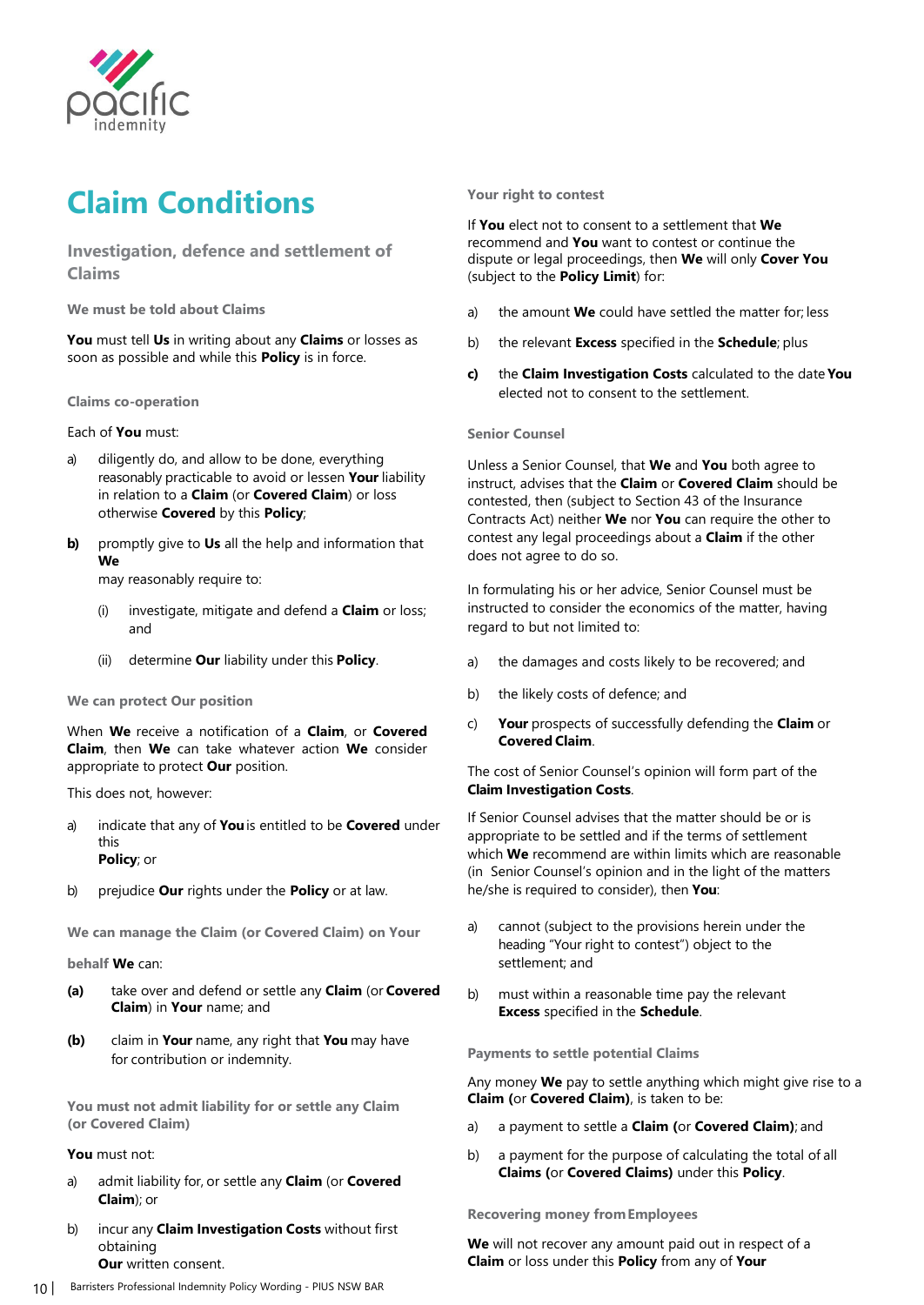

**Employees** or former **Employees** unless the **Claim (**or **Covered Claim)** arose from dishonest, fraudulent, criminal or malicious acts or omissions of such **Employee** or former **Employee**.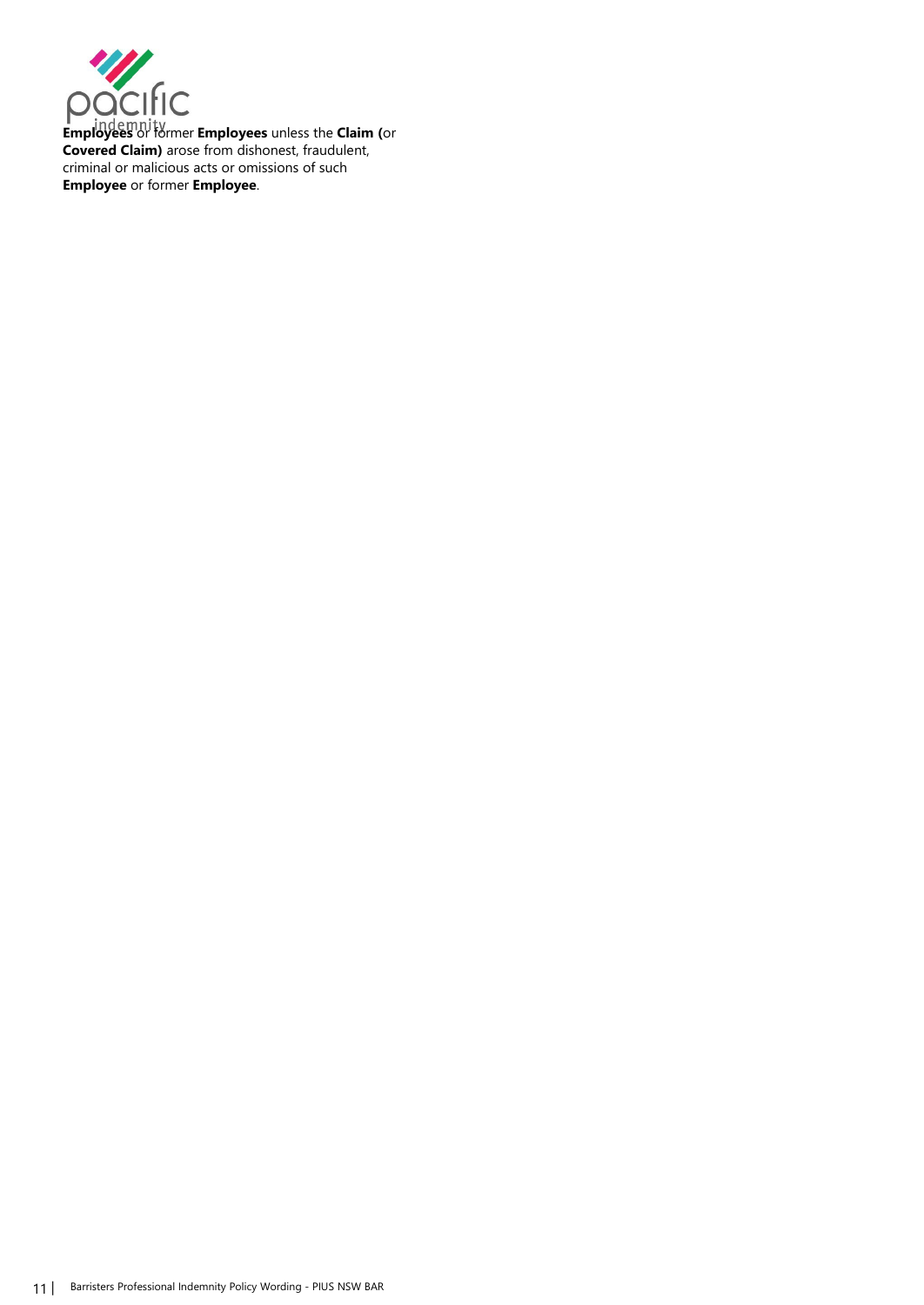

<span id="page-14-0"></span>**The Excess**

and **Us** or is judicially determined.

- a) **We** only provide **Cover** (up to the **Policy Limit**) for that part of the **Covered Claim** above the **Excess** specified in the **Schedule**.
- b) There is no **Excess** for **Claim Investigation Costs** when **We Cover You** for this **Covered Claim**.
- c) Only one **Excess** is payable for any one **Claim** or series of **Claims** (including **Covered Claims**) arising from the same or interrelated acts, errors or omissions.

#### **Advancement of Claim Investigation Costs**

If **We** elect not to take over and conduct the defence or settlement of any **Claim**, then **We** will pay all reasonable and necessary **Claim Investigation Costs** provided that:

- a) **We** have not already denied indemnity under the **Policy**; and
- b) **Our** written consent is obtained prior to **You**  incurring such **Claim Investigation Costs** (such consent not to be unreasonably withheld).

**We** reserve the right to recover any **Claim Investigation Costs** paid under this provision from **You**, in the event and to the extent that:

- a) **You** make an admission in writing of any fraudulent, dishonest, malicious or intentional conduct; or
- b) it is subsequently established, directly or indirectly, by admission, judgment or other final adjudication, that **You** were not entitled to **Cover** under this **Policy**.

#### **Allocation**

- a) If a **Claim** includes both matters which are **Covered**  and matters which are not **Covered** by this **Policy,**  then both **You** and **We** will allocate (based upon **Your**  relative legal and financial exposures to matters **Covered** and matters not **Covered** by this **Policy**) any amounts which havebeen incurred by or on **Your** behalf.
- b) If both **You** and **We** cannot agree on an allocationof such amounts incurred by or on **Your** behalf then:
	- **(i) We** will advance such portion of the **Claim investigation Costs** which **We** deem to be **Covered** under this **Policy**, unless and until a different and final allocation is mutually agreed upon between **You** and **Us**.
	- **(ii) We** may, in **Our** sole discretion, pay amounts (other than amounts for **Claim Investigation Costs**) which **We** deem to be **Covered** under this **Policy**, unless and until a different and final allocation is mutually agreed upon between **You**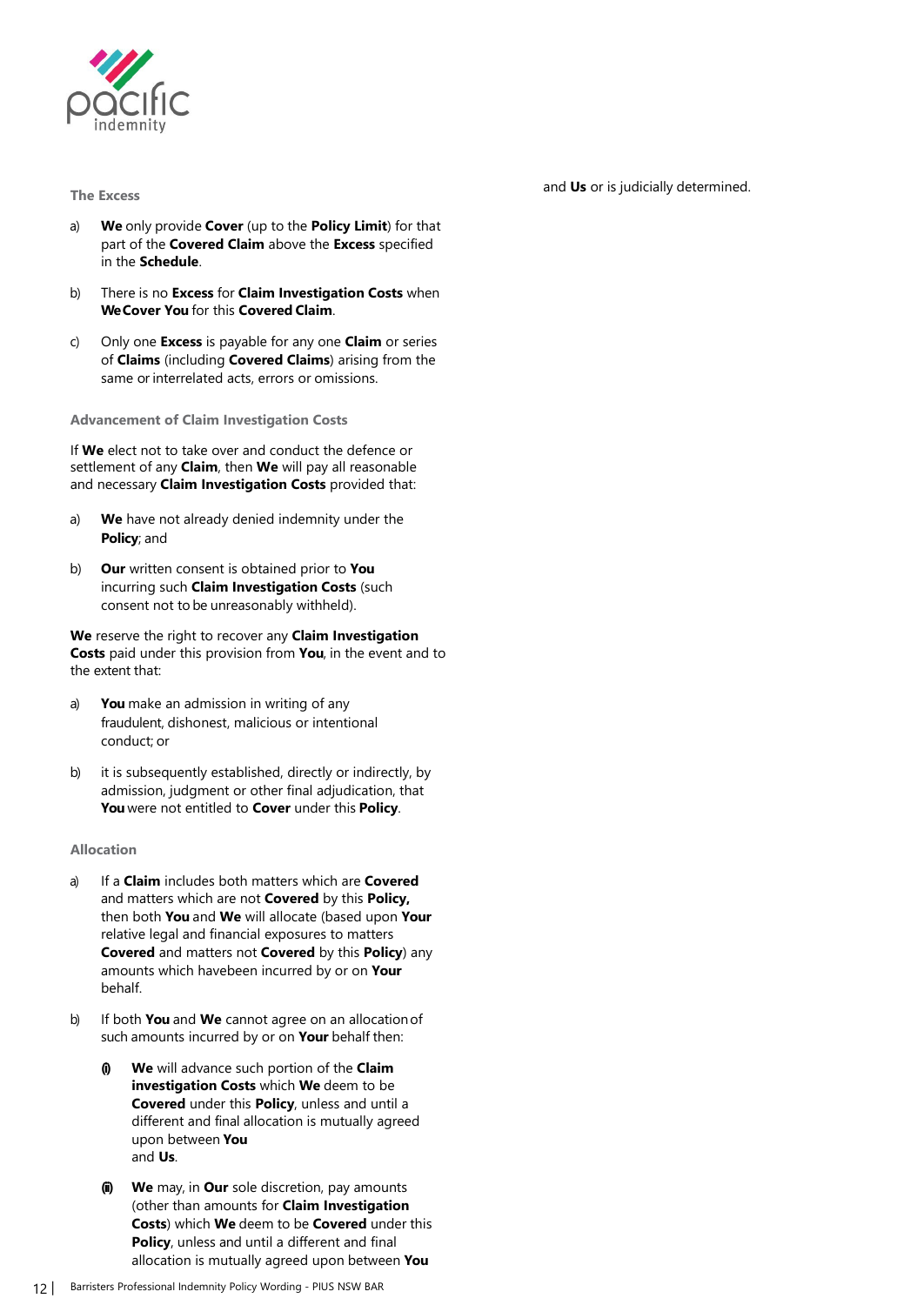

- **(iii)** any allocation of damages, **Claim Investigation Costs** or other amounts which are mutually agreed upon between **You** and **Us** in accordance withthis provision will be applied retroactively to such amounts notwithstanding any prior payment or advancement, as the case may be, to the contrary.
- **(iv)** any allocation or advancement of **ClaimInvestigation Costs** will not apply to or create any presumption with respect to the allocation of amounts in respect of a **Claim,** other than in respect of **Claim Investigation Costs**.

**Disclosure of information to Us in respect of the Cover and the Claim (or Covered Claim)**

The solicitors instructed by **Us** for any **Claim** (or**Covered Claim**) can disclose to **Us** any information that they may receive in

that capacity, wherever and from whomsoever they obtain it and notwithstanding that they may also be representing **You** in respect of the notified circumstance or **Covered Claim**. By claiming under this **Policy**, **You**  (and any person entitled to

indemnity under this **Policy**) authorise such solicitors to disclose this information to **Us**.

# **General Provisions**

#### **Premium Payment**

The **Cover We** provide in this **Policy** is subject to full payment of the Gross Premium as nominated on **Your**  practicing certificate payment form. If full payment of the Gross Premium is not made, there is no **Cover**.

#### **Cover Beneficiaries**

In so far as **Cover** is extended under this **Policy** to individuals and entities who are not a contracting party under this **Policy**, such **Cover** is subject to those individuals and/or entities (as the case may be) agreeing in writing within a reasonable time of notification to **Us** of the **Claim** or **Covered Claim**:

- a) to be bound by the terms, conditions, exclusions andlimits of this **Policy**;
- b) to be bound by obligations of utmost good faith as if they were a contracting party; and
- c) to be liable individually, and together with **You**, for paying the **Excess** (or any other payment due to **Us**  under this **Policy**) in respect of any **Cover** provided to them under this **Policy**.

#### **Material Change in the Risk**

**You** must within a reasonable time advise **Us** in writing of any material change in the risk **Covered** by this **Policy**.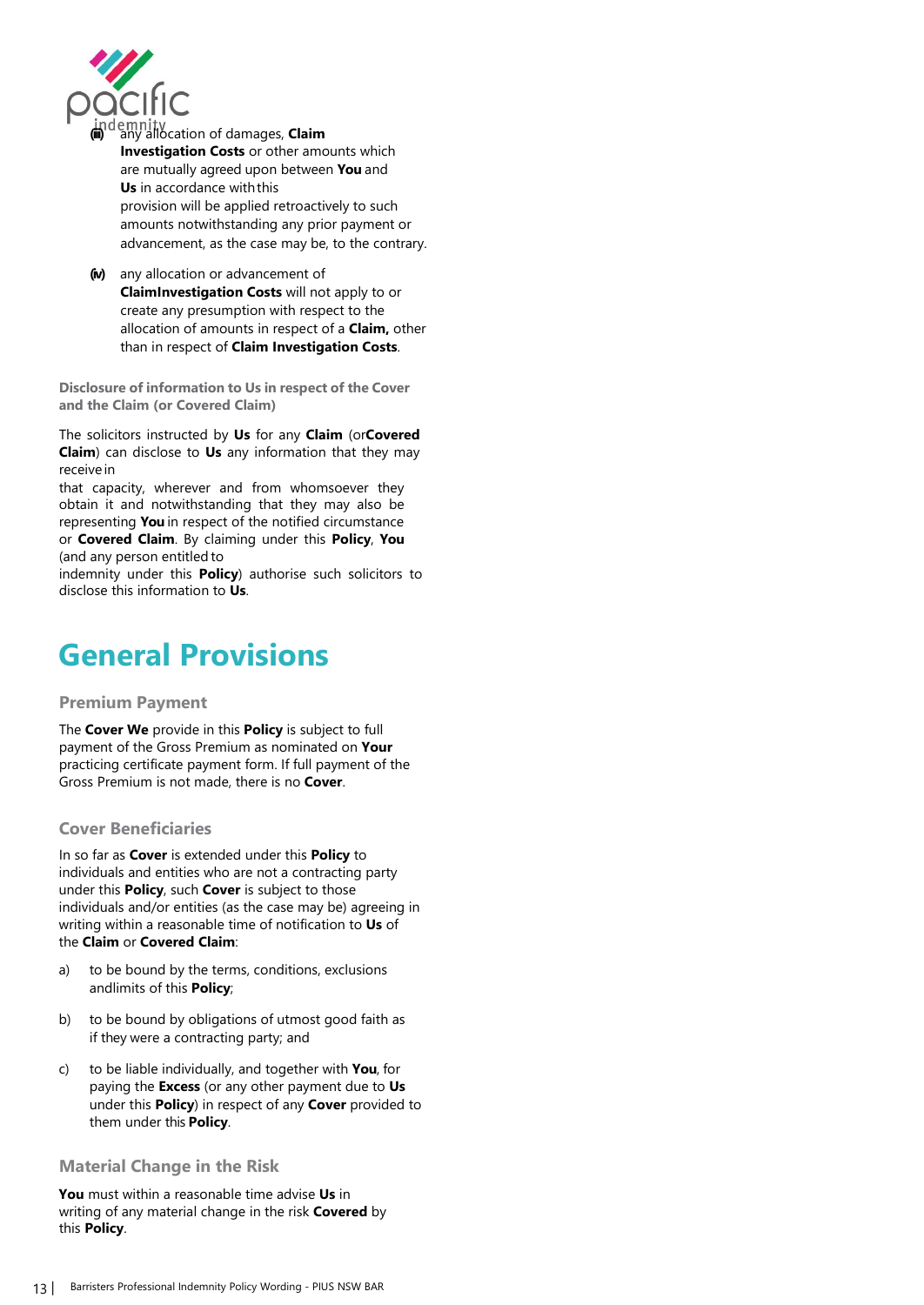

# <span id="page-16-0"></span>**Authority to accept notices & to give**

**instructions**

The person or entity first listed as the **Named Insured** in the **Schedule** is appointed as agent of:

- a) each of **You**; and
- b) any person or entity who is entitled to a benefit under this **Policy** (when they request **Cover** or suffer a loss under this **Policy**) in all matters relating to this **Policy**, and to **Claims** or **Covered Claims** which are (or are to be) **Covered** by the **Policy**.

In particular (but without limitation) the person or entity first listed in the **Schedule**, as the **Named Insured**, is the agent for the following purposes:

- (i) to give and receive notice of **Policy** cancellation, topay premiums and to receive any return premiums that may become due under this **Policy**; and
- (ii) to accept endorsements or other notices provided for in this **Policy**; and
- (iii) to give instructions to solicitors or counsel that **We** appoint or agree to, and to receive advice from them and to act on that advice; and
- (iv) to consent to any settlement that **We** recommend; and
- (v) to do anything that **We** or **Our** legal advisers think might help with the procedures set out in this **Policy** for settling and defending **Claims** or **Covered Claims**; and
- (vi) to give **Us** information relevant to this **Policy**, which **We** can rely on when **We** decide whether to accept the risk, and set the **Policy** terms or the premium.

#### **De-registration**

**You** must tell **Us** within a reasonable timein writing if **Your**  statutory registration or licence, (which you are legally required to hold to provide **Professional Services)** is cancelled, suspended or terminated or has had conditions imposed during the **Period of Insurance** specified in the **Schedule**.

# **Payment in Australian dollars in Australia**

All premiums and **Claims** must be paid in Australian dollars in Australia.

#### **Law of the Policy**

This **Policy** is governed by the law of the State of NSW, Australia. The courts of NSW have jurisdiction in any dispute about or under this **Policy**.

**Cover** under this **Policy** is not restricted by where anything giving rise to the **Claim** occurred. However, **Our Cover** is restricted in accordance with the **Foreign Courts** exclusion in this**Policy**.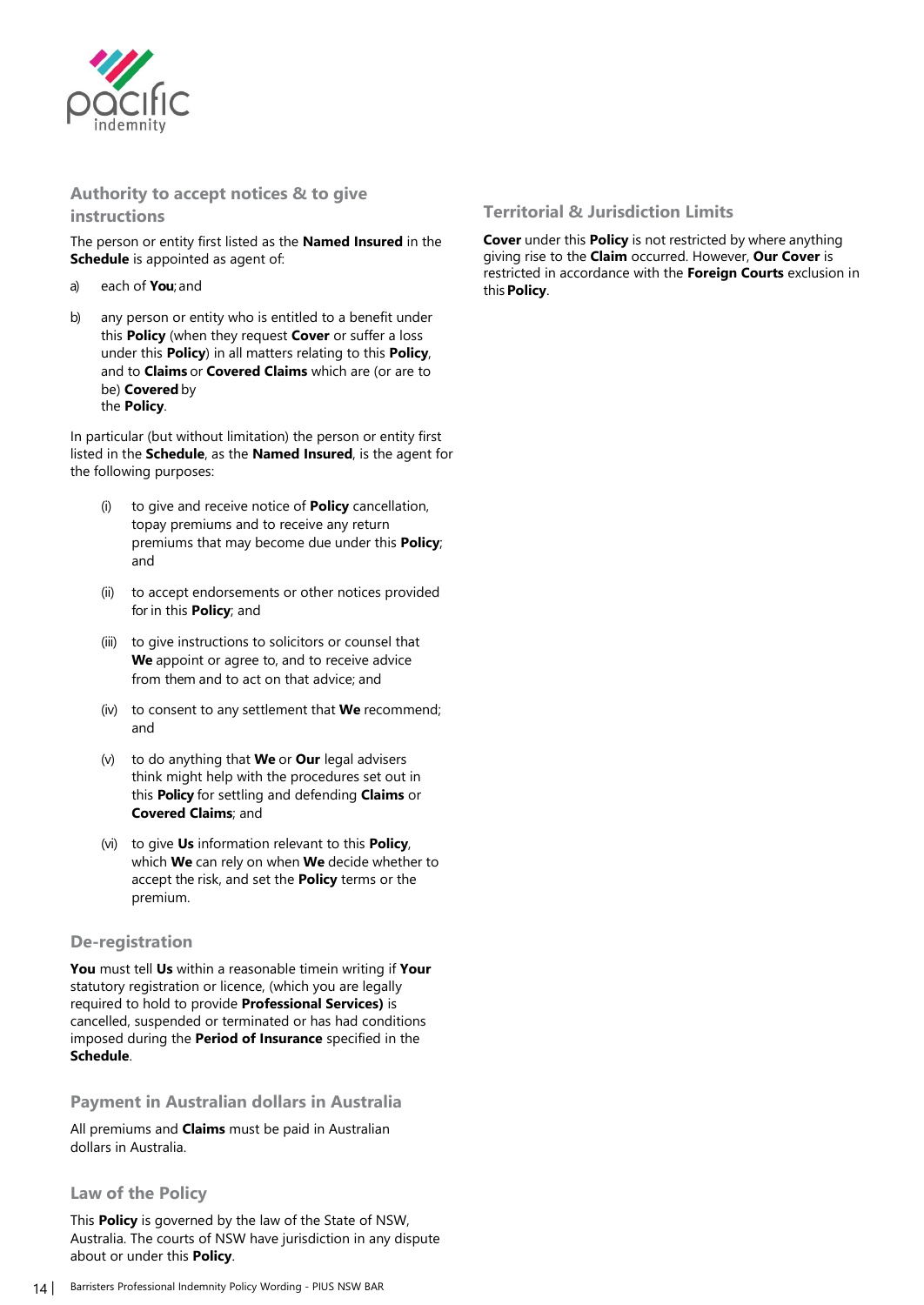

This **Policy** is only legally enforceable if it includes a **Schedule** issued by **Us**.

# **Cancelling the Policy**

**You** are not entitled to cancel this **Policy.**

**We can cancel the Policy**

**We** may only cancel this Policy in the event of nonpayment of premium.

# **How to read this Insurance Policy**

#### **(a) Words with special meanings**

Some of the words in this **Policy** wording have special meanings. These meanings can be found in Definitions. If a word has a special meaning, it appears in this **Policy** in bold type and with

a capital letter. These words may appear without bold type in endorsements in the **Schedule**.

#### **(b) Policy Interpretation**

Except where the context otherwise requires it:

- (i) the singular includes the plural and the plural includes the singular;
- (ii) if a word or phrase is defined, its grammatical forms have a corresponding meaning;
- (iii) words importing a gender include every other gender.

# **Definitions**

Whenever the following words are used in this **Policy** in bold type and with a capital letter, they have the specialmeanings set out below. These words may appear without bold type in endorsements in the **Schedule**.

# **Bodily Injury**

Physical or bodily injury, sickness, death, disease or any psychological or psychiatric injury.

# **Civil Liability**

Liability for the compensatory damages, costs and expenses which a civil court orders **You** to pay on a **Claim**  (as opposed to criminal liability or penalties). It includes the legal costs of the person making the **Claim**, for which **You** become liable.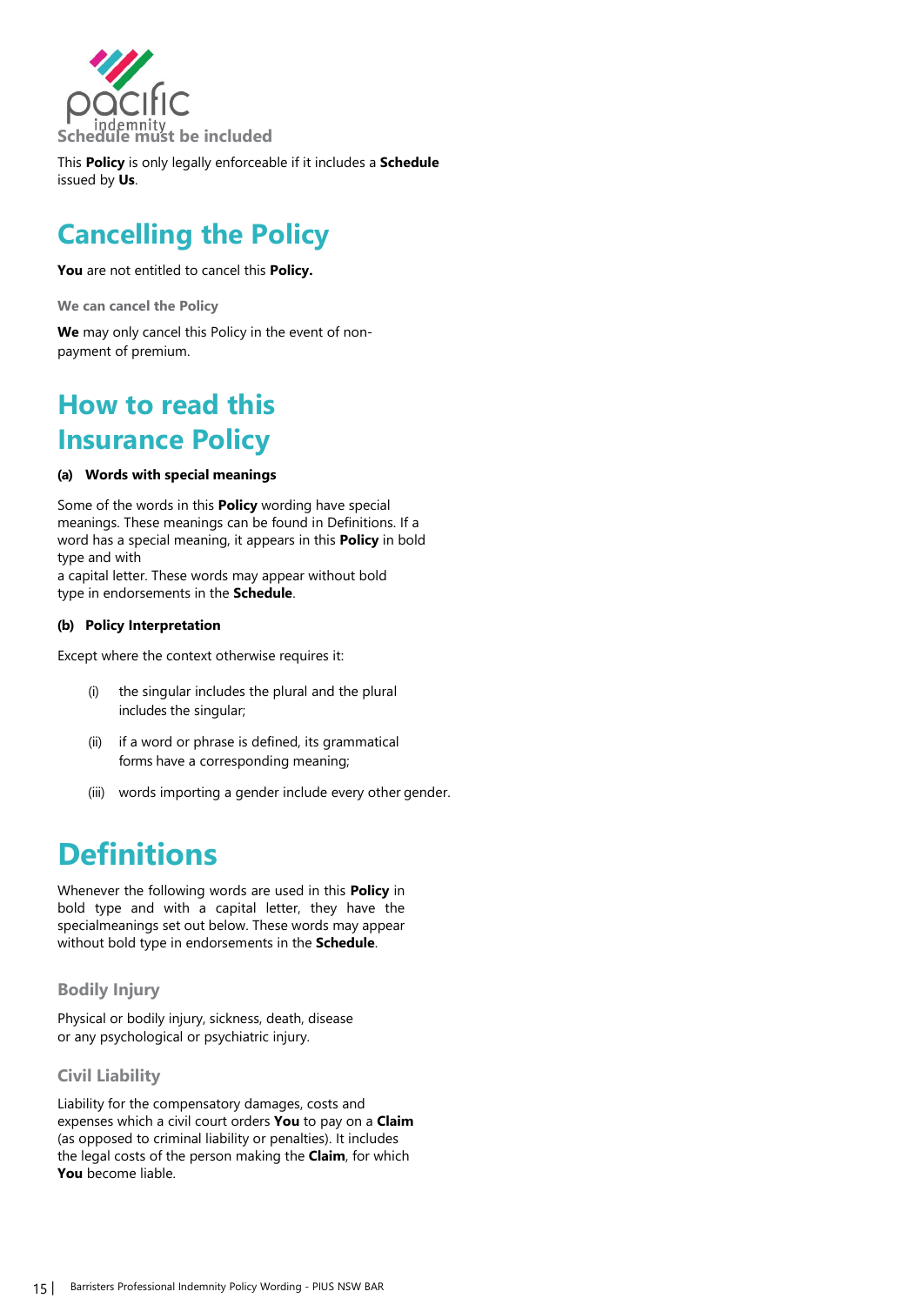

### <span id="page-18-0"></span>**Claim (or Claims)**

#### The receipt by **You**of:

- a) any originating process (in a legal proceeding or arbitration), cross claim or counter claim or third party or similar notice claiming compensation against **You**; or
- b) any written or verbal demand from a third party claiming compensation against **You**.

### **Claim Investigation Costs**

The reasonable and necessary legal costs and expenses (other than regular or overtime wages, salaries or fees of any of **You**) incurred by or on **Your** behalf with **Our** prior approval in the investigation, defence or settlement of any **Claim** or **Covered Claim** which is **Covered** by this **Policy** at the time the legal costs and expenses arise.

#### **Compensatory Civil Penalties**

Pecuniary penalties awarded in and under the laws of the jurisdictions of Australia and New Zealand, against:

- (a) **You** for any civil offence; or
- (b) **You** for a strict liability offence in connection with a breach of occupational health and safety law or regulation ("OH&S"),

but solely resulting from the conduct of the **Professional Services**.

**Cover (and 'Covered')**

Indemnity under this **Policy**.

#### **Covered Claim**

The:

- a) **Claims**, liabilities, losses, costs; or
- **b)** facts which may give rise to a **Claim,**

which **We** may **Cover** or agree to **Cover** under this **Policy**.

#### **Documents**

**Documents** of any nature including the electronically stored data, software or computer programs for or in respect of any computer system; but not including bearer bonds, coupons, bank notes, currency notes or negotiable instruments.

Loss or damage to **Documents** does notinclude:

a) loss or damage (including rearrangement) to such electronically stored data, software or computer programs arising from any computer virus or malware or from any design or programming defect in any computer programor computer operating system.;

- b) normal wear and tear or the action of insects or rodents or other gradual process;
- c) documents lost, damaged or mislaid outside of Australia or New Zealand.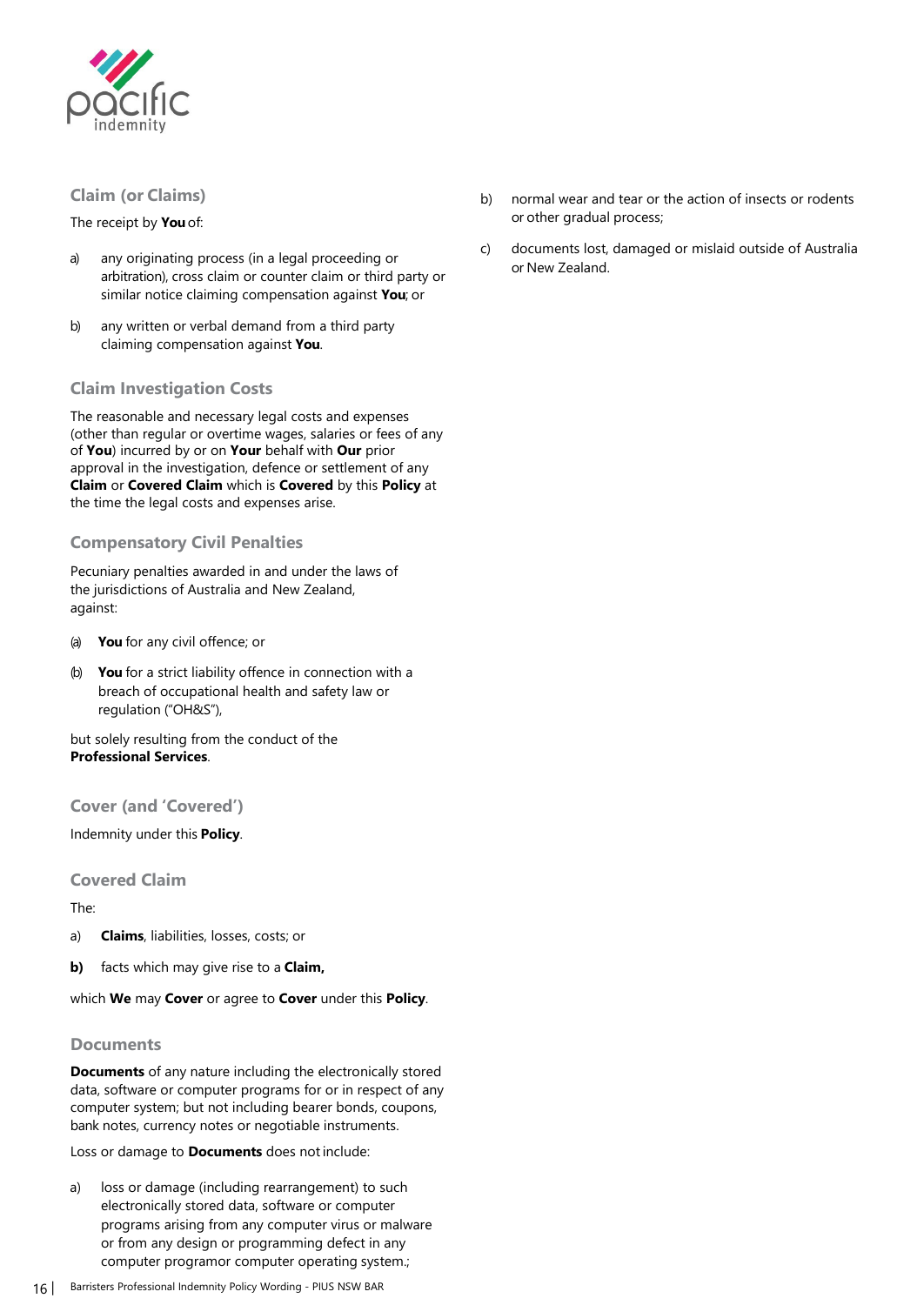

A natural person who is not a **Principal**, but who is or was, at the time the relevant act, error or omission giving rise to the **Claim**, a person who:

- **a)** is a party to a contract of service with the **Named Insured** and is or was remunerated by **You** for that service; or
	- **b)** is neither a party to a contract of service with the **Named Insured**, nor an independent contractor, but a party to a contract for services with the **Named Insured** for the provision of services to the **Named Insured** for reward; or
	- **c)** a volunteer worker; or
	- **d)** a student,

and in respect of a), b), c) and d) above is (or was) at the time of the act, error or omission which gave rise to the **Claim** under **Your** direct control and supervision in the provision of **Professional Services**.

#### **Enquiry (or Enquiries)**

Any legal or quasi legal enquiry including coronial enquiry (into a matter arising out of the provision of **Professional Services** and such matter is the subject of and is not excluded from **Cover** under this **Policy**) in respect of which **You** are legally required

to participate by reason of the fact that the body conducting the enquiry (including a regulatory, licensing or statutory body) has legal jurisdiction over **You** or any of **You** (either by reason of a statutory power or by reason of **Your** membership of a professional association which has the power to discipline its members.

#### **Excess**

The part **You** must pay of each **Covered Claim**.

#### **Intellectual Property**

Copyright, design, patent, trade mark or moral right, including false attribution of authorship (under the Copyright Act 1968).

#### **Known Circumstance**

Any fact, situation or circumstance of which:

- a) any of **You** was aware at any time before this **Policy**  began or before this **Policy** was amended or endorsed; or
- b) a reasonable person in **Your** professional position would have thought, at any time before this **Policy**  began or before this **Policy** was amended or endorsed,

might result in someone making an allegation against any of **You** in respect of a liability or loss that might be **Covered** by this **Policy** or any amendment or

endorsement of this **Policy**.

#### **Named Insured**

Any person or entity expressly identified in the **Schedule** as the **Named Insured**.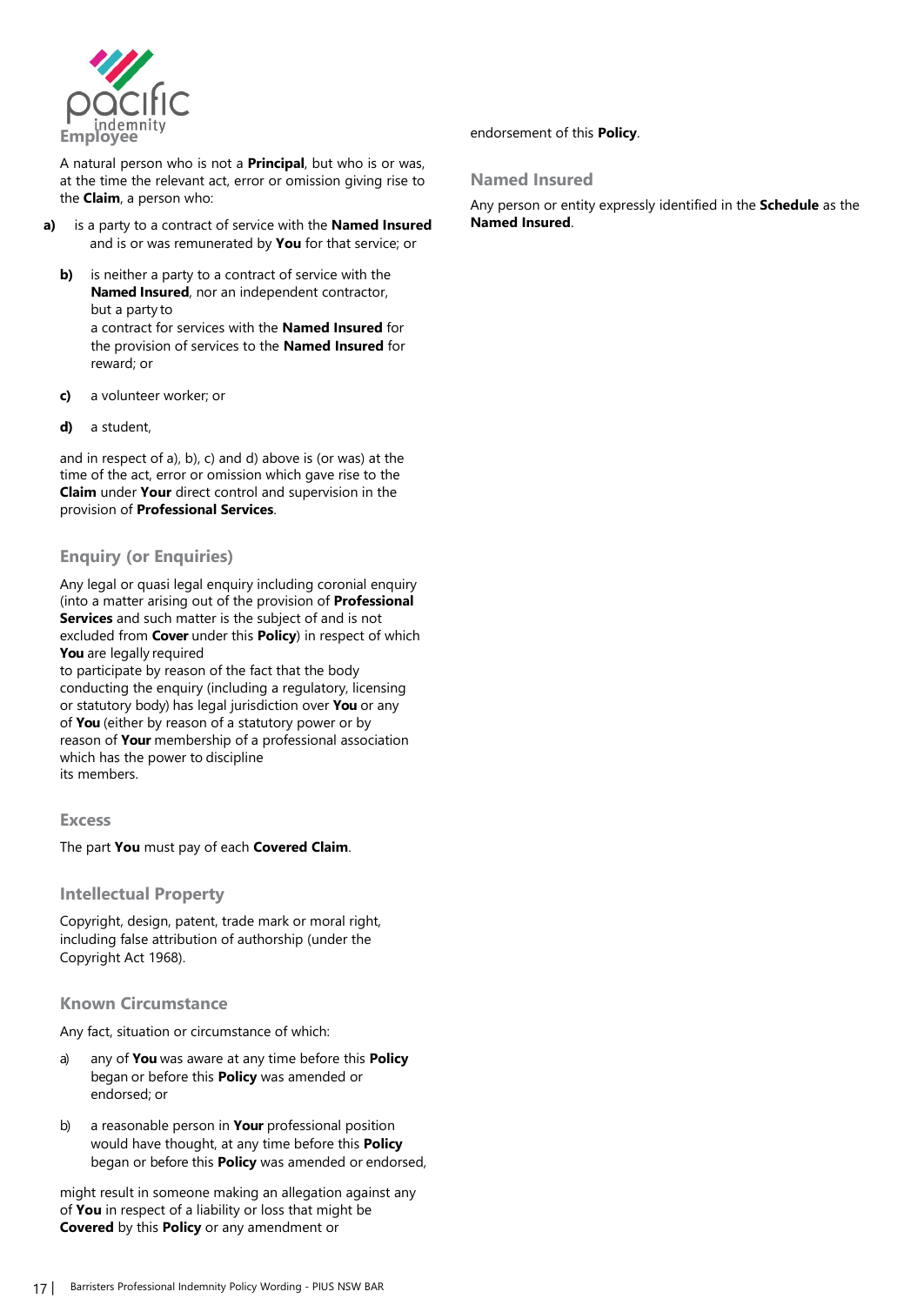

### <span id="page-20-0"></span>**Period of Insurance**

The **Period of Insurance** specified in the **Schedule** – being the period between the inception date of this **Policy** and the expiry date of this **Policy** at 11:59 PM. The time being determined at the place where the **Policy** was issued.

#### **Policy**

The insurance contract made up of:

- a) this document;
- b) the **Schedule**; and
- c) the endorsements, if any, contained or referred to in the **Schedule**.

#### **Policy Limit**

The **Policy limit** specified in the **Schedule**.

### **Principal**

A sole practitioner, a partner of a firm, or a director of a company, which firm or company is **Covered** by this **Policy**.

#### **Professional Services**

Legal practice as a barrister within Australia . The performance of **Professional Services** by **You** includes, for the purpose of this **Policy**, acts, errors or omissions of **Your**  agents or consultants while undertaking work which is reasonably incidental to the conduct by **You** of the **Professional Services** and for which **You** are liable. Such agents and consultants, however, are not**Covered** by this **Policy**.

#### **Retired Insured**

The **Named Insured** specified in the **Schedule**  who has ceased to practice as a barrister or as a legal practitioner*, or who has become a "government lawyer" (as defined by section 6 of the Legal Profession (Uniform Law) (NSW))*

during the **Period of Insurance** stated in the **Schedule**.

#### **Schedule**

The schedule to this **Policy** wording, which is issued by **Us**.

#### **Sub Limit(s)**

The limit of **Cover** for each of the matters referred to in this**Policy** as being subject to a **Sub Limit** of **Cover**. If this **Policy** indicates any **Sub Limits** for specific types of **Cover**  under this **Policy**, then the applicable **Sub Limits** and not the **Policy Limit** apply only to these **Claims**. These **Sub Limits**  are included within and not in addition to the **Policy Limit**.

Any company or other incorporated entity which, at the commencement of the **Period of Insurance,** and by virtue of Australian law was, or is, either directly or indirectly a subsidiary of any incorporated body identified in the **Schedule.**